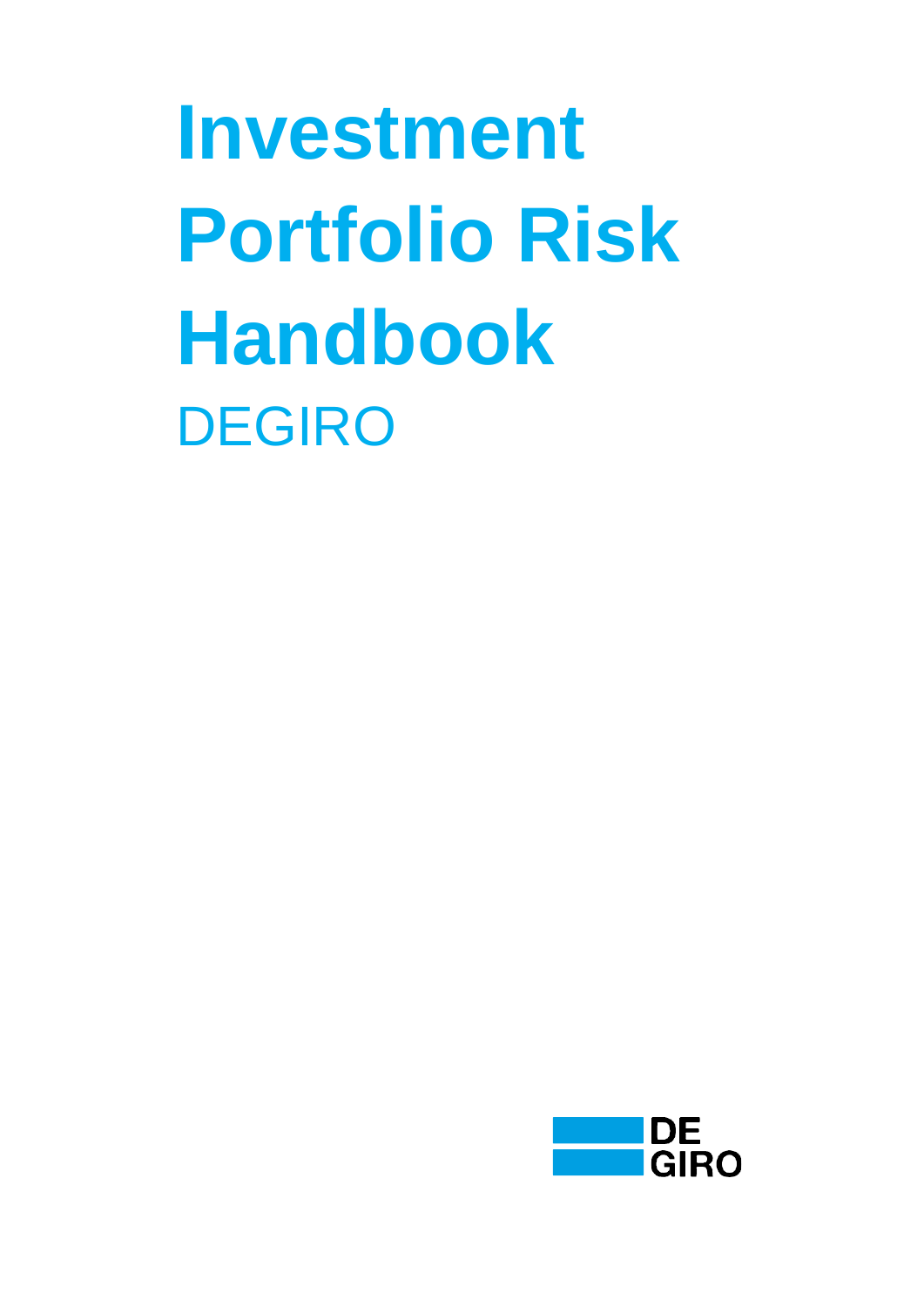# **Contents**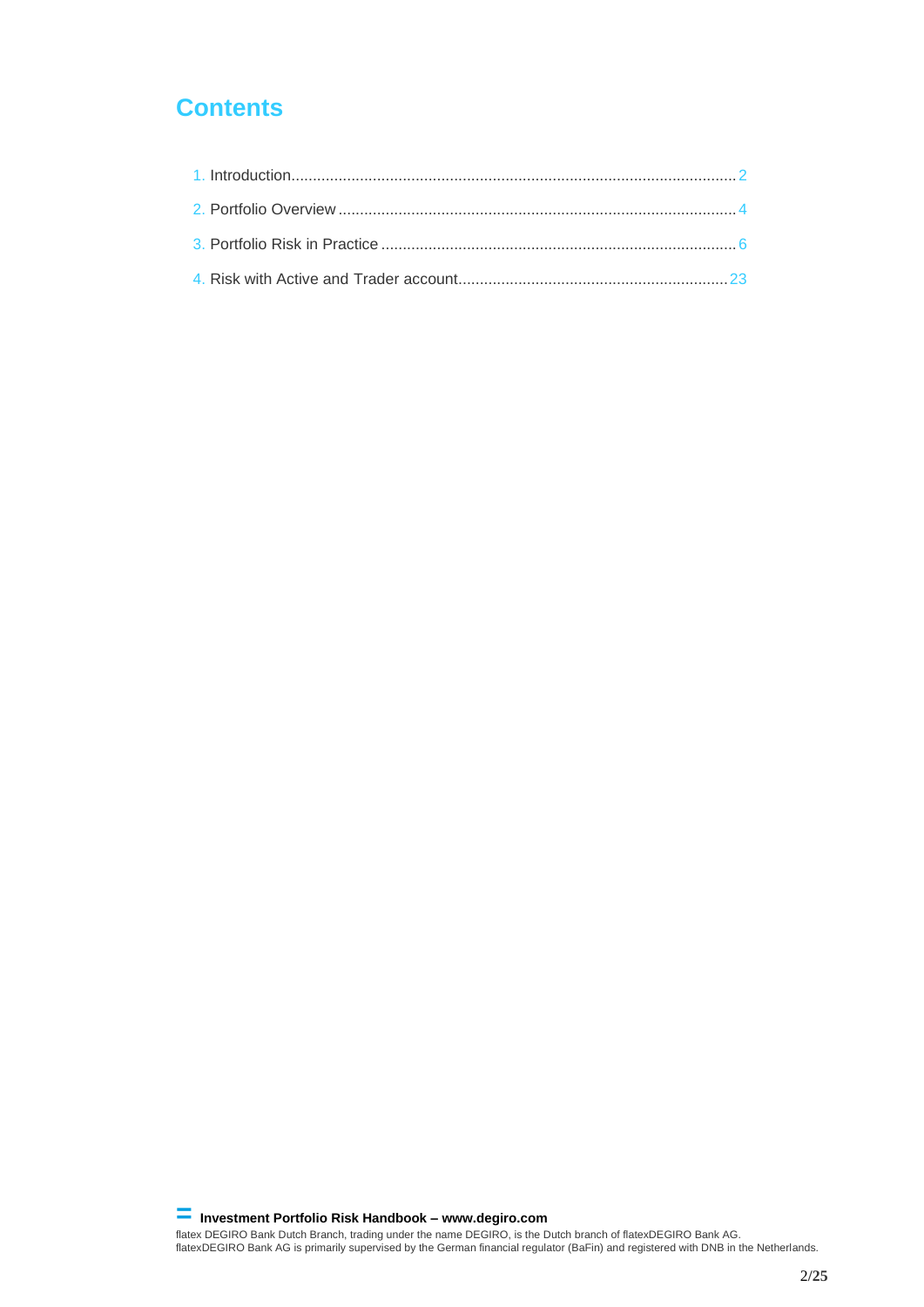# **1. Introduction**

This handbook provides information on the calculation of portfolio risk at DEGIRO.

The different components of portfolio risk are discussed. You will also find information on the structure of the margin and the free scope. With the aid of some practical examples, it is possible to gain a step-by-step understanding of the structure of portfolio risk on the basis of different portfolio compositions. The main differences in the calculation of portfolio risks between a 'trader' account and an 'active' account at DEGIRO will also be explained.

This handbook is a supplement to the guide *'Further Information on Investment Services'*.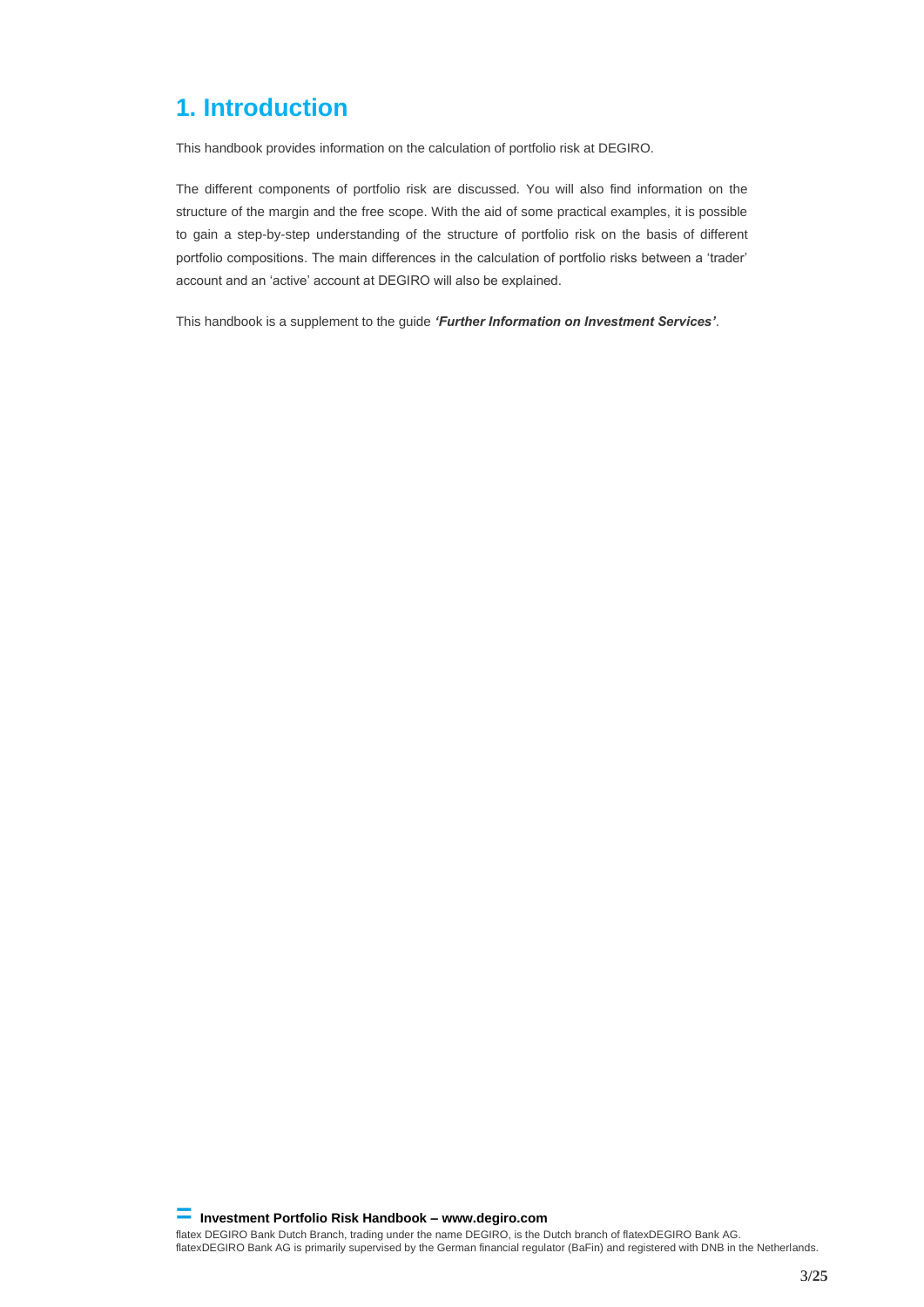# <span id="page-3-0"></span>**2. Portfolio overview**

On the website, you can request an up to date portfolio overview showing both the free scope and the available margin of your investment portfolio by clicking on 'Calculation'. The outline below presents an example of a portfolio overview:

| Margin overzicht @           | $22 - 10 - 2013 - 15:53$             |  |
|------------------------------|--------------------------------------|--|
| Waarde portefeuille          | € 302.000,00 ©                       |  |
| Kassaldo                     | $E - 5.000,00$ $Q$                   |  |
| Netto liquiditeitswaarde     | $C$ 297.000,00 $Q$                   |  |
| Risico portefeuille          | € 200,000,00 ©                       |  |
| Margin (tekort/overschot)    | € 97.000,00 ©                        |  |
| Kredietfaciliteiten @        | $22 - 10 - 2013 - 15:53$             |  |
| Onderpandswaarde<br>Kassaldo | € 211,400,00 ©<br>€-5.000,00 $\odot$ |  |
| Tekort/beschikbaar           | € 206.400,00 ©                       |  |

You can see from the above portfolio overview that there is a margin surplus of €97,000 and an available credit facility of €206,400. DEGIRO only accepts orders from its clients if this does not give rise to a deficit in the margin or the credit facility. The above overview shows you that it is therefore possible to withdraw a sum of up to €97,000 from the investment account or to buy securities for *at least* this amount.

**= Investment Portfolio Risk Handbook – [www.degiro.com](http://www.degiro.com/)**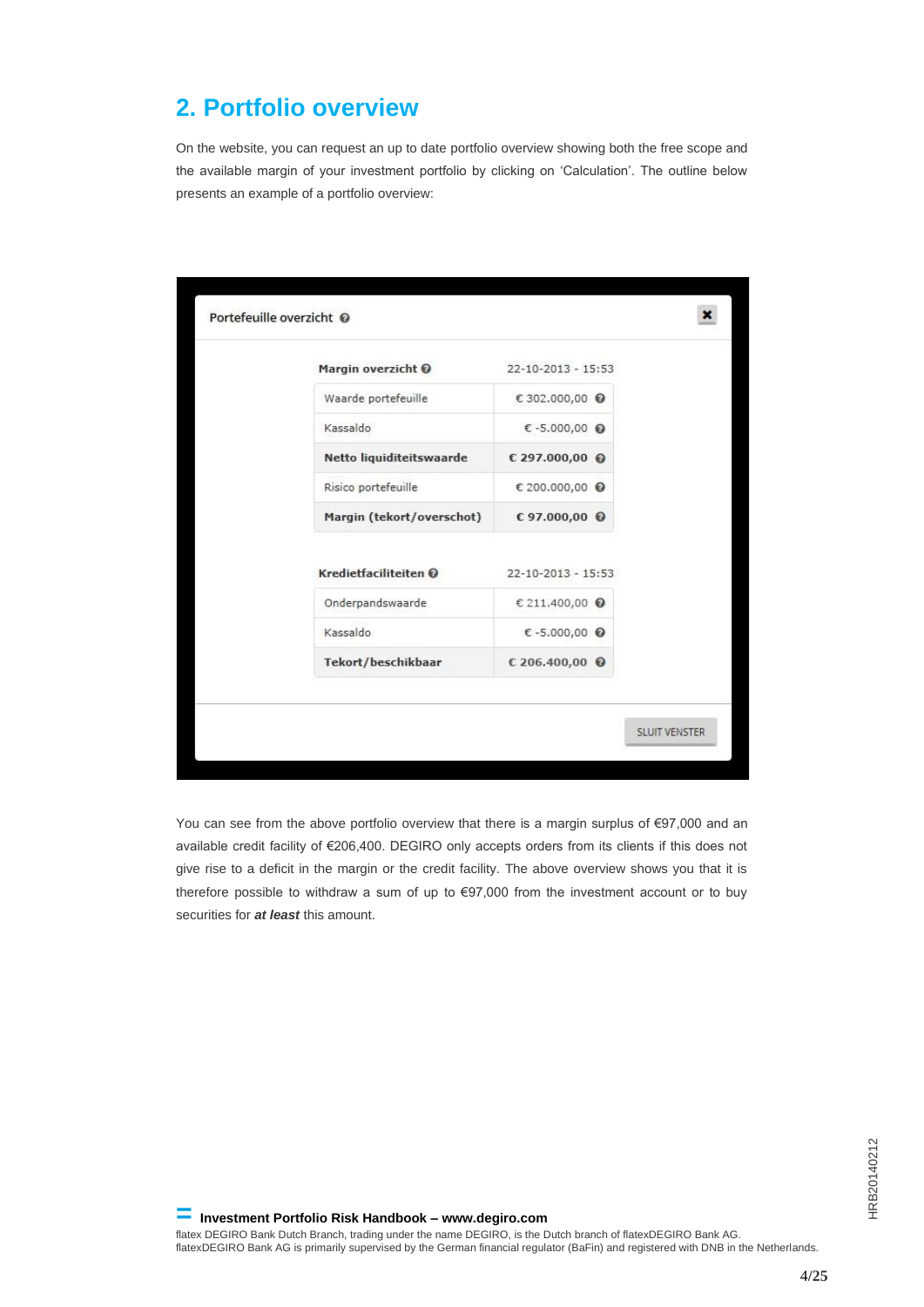# **2.1 Margin review**

The margin review section shows the margin (i.e. the portfolio value and the cash balance) in relation to the portfolio risk.

## **2.1.1 Value of portfolio**

DEGIRO determines the value of the investment portfolio on the basis of the latest known prices on the stock exchange. In most cases, the bid price applies to the long positions and the ask price to the short positions.

## **2.1.2 Cash balance**

The cash balance shows the balances of all cash accounts in pounds sterling. If you hold a cash balance in a foreign currency, this will be expressed in pounds sterling and settled with the other cash balances.

## **2.1.3 Net liquidity value**

The net liquidity value is obtained by adding the value of the portfolio to your cash balance. The net liquidity value is an important value, because this value must be higher than the portfolio risk. If the net liquidity value is lower than the portfolio risk, a margin deficit arises and the deficit procedure comes into effect.

## **2.1.4 Portfolio Risk**

The risk of an investment portfolio depends on the composition of the portfolio. The risk of an investment portfolio will also change through price fluctuations within your investment portfolio. The risk will usually diminish by maintaining a broader spread over more financial instruments. DEGIRO has the possibility of adjusting the risk weighting immediately if circumstances change, so that the portfolio risk increases or diminishes.

## **2.1.5 Margin (deficit/surplus)**

A deficit in the margin means that the value of the portfolio, including the cash balance, is lower than the portfolio risk. You are expected to clear this deficit immediately by making a transfer to DEGIRO and/or by closing positions. If DEGIRO observes a deficit, you will be informed of this in an e-mail message to the e-mail address available to us.

A margin surplus means that you could still make use of the possibilities to expand your portfolio. It is advisable to keep some scope available, due to fluctuations in the value of your investment portfolio and the portfolio risk. If there is a deficit in your credit facilities, you can only conduct transactions that have a positive effect on your cash balance.

**= Investment Portfolio Risk Handbook – [www.degiro.com](http://www.degiro.com/)**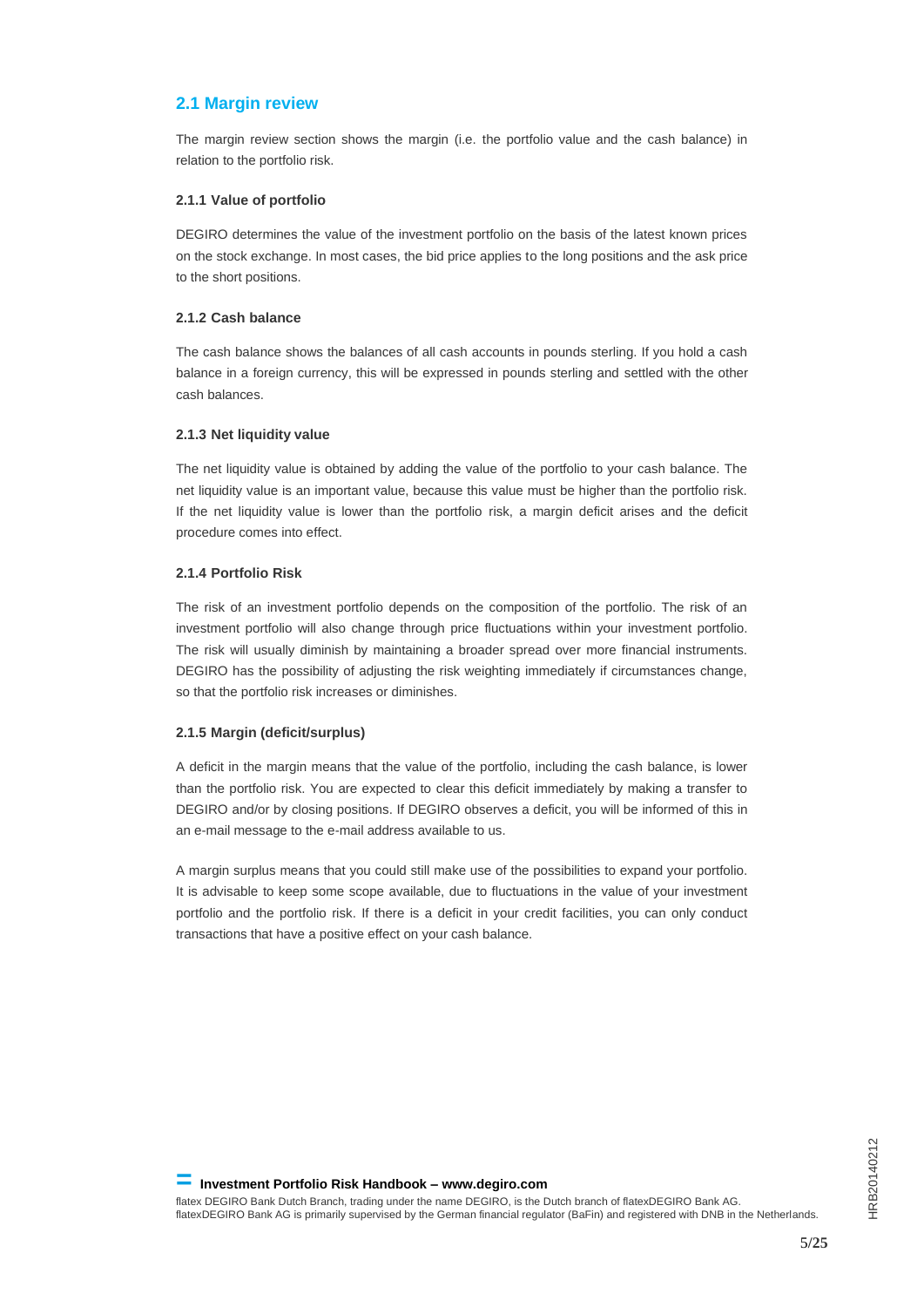# **2.2 Credit facilities**

If you can make use of securities credit, you receive a credit facility at DEGIRO for collateral of securities. The amount of this credit facility depends on the value of the collateral and the accompanying credit percentages.

## **2.2.1 Collateral value**

The value of the collateral serves as cover for the securities credit taken up or still to be taken up. In most cases, the collateral value is fixed at 70% of the value of the shares and investment funds and 80% of the value of the bonds. This credit facility is in accordance with the guidelines laid down in the Financial Transactions Act (WFT).

## **2.2.2 Cash Balance**

The cash balance shows the balances of all cash accounts in Euros. If you hold a cash balance in a foreign currency, this will be expressed in Euros and settled with the other cash balances.

## **2.2.3 Deficit/available**

A deficit in the credit facility means that the amount of the securities credit exceeds the collateral value. This can be caused by a sudden drop in the value of the shares, investment funds and/or bonds in your portfolio. Other reasons might include an alteration in the cash balance, settlement of option positions or debit interest charges.

<span id="page-5-0"></span>An available credit facility means that the total collateral value exceeds the utilised credit. You can use the available balance to expand your investment portfolio. This is only possible if it does not lead to a margin deficit.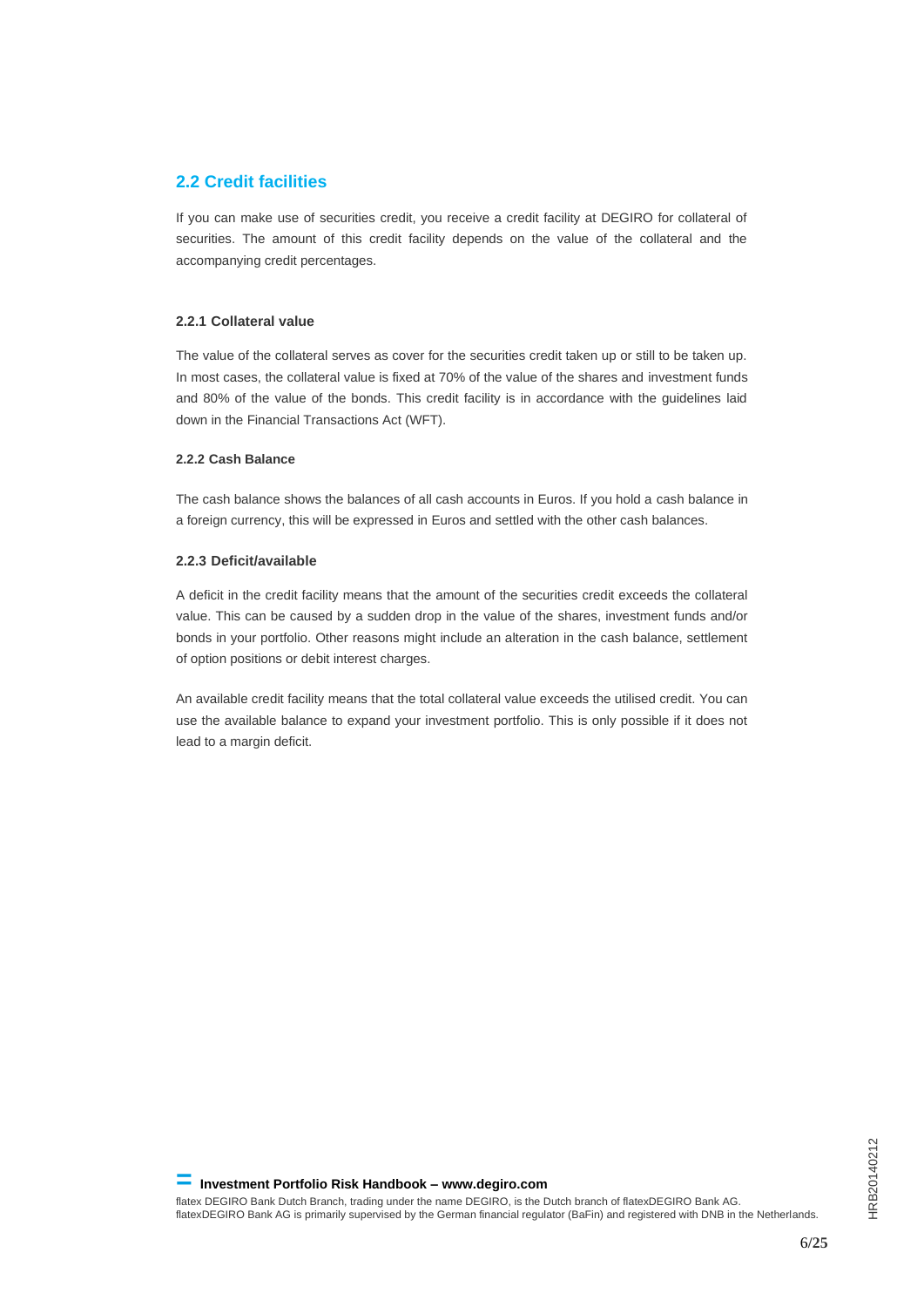# **3. Portfolio risk in practice**

(N.B.: to be read in conjunction with **Further Information on Investment Services**: *Net Liquidation Value, Risk, Cash Margin and Securities Margin)*

In order to outline the different aspects of the DEGIRO portfolio risk, we will examine the different possibilities that might arise in building an investment portfolio. The aim of this is to provide you with an insight into both the structure and the possibilities that the risk model offers you when constructing a portfolio. The following examples are based on sample portfolios that make use of the 'trader' facility.

# **3.1 Undiversified portfolio**

A client holds 100 shares in ING Group NV at a price of €10. Due to the lack of diversification of the investments, the event risk will be the determining factor in this type of investment portfolio, as shown by the table below:

| <b>I QUIC T. INDIVOGIONATION OF QHORVOLUMO PORTUOID</b> |        |                              |
|---------------------------------------------------------|--------|------------------------------|
| <b>Portfolio</b>                                        | €1,000 | ING Group NV (€100 to€10.00) |
|                                                         |        |                              |
| Event risk                                              | €500   | 50% event risk of €1,000     |
| Net investment category risk                            | €200   | 20% net risk of €1,000       |
| Net sector risk                                         | €300   | 30% sector risk of €1,000    |
| Gross investment category risk                          | €70    | 7% gross risk of €1,000      |
| Portfolio risk                                          | €500   | Risk based on event risk     |

Table 1: Risk calculation for undiversified portfolio

The composition of the portfolio has determined that the event risk exceeds the other risks within the portfolio. By increasing the diversification of the portfolio, the risk could remain unchanged or rise to only a limited extent. In this example, liquidity risk and currency risk play no role in the calculation of the portfolio risk.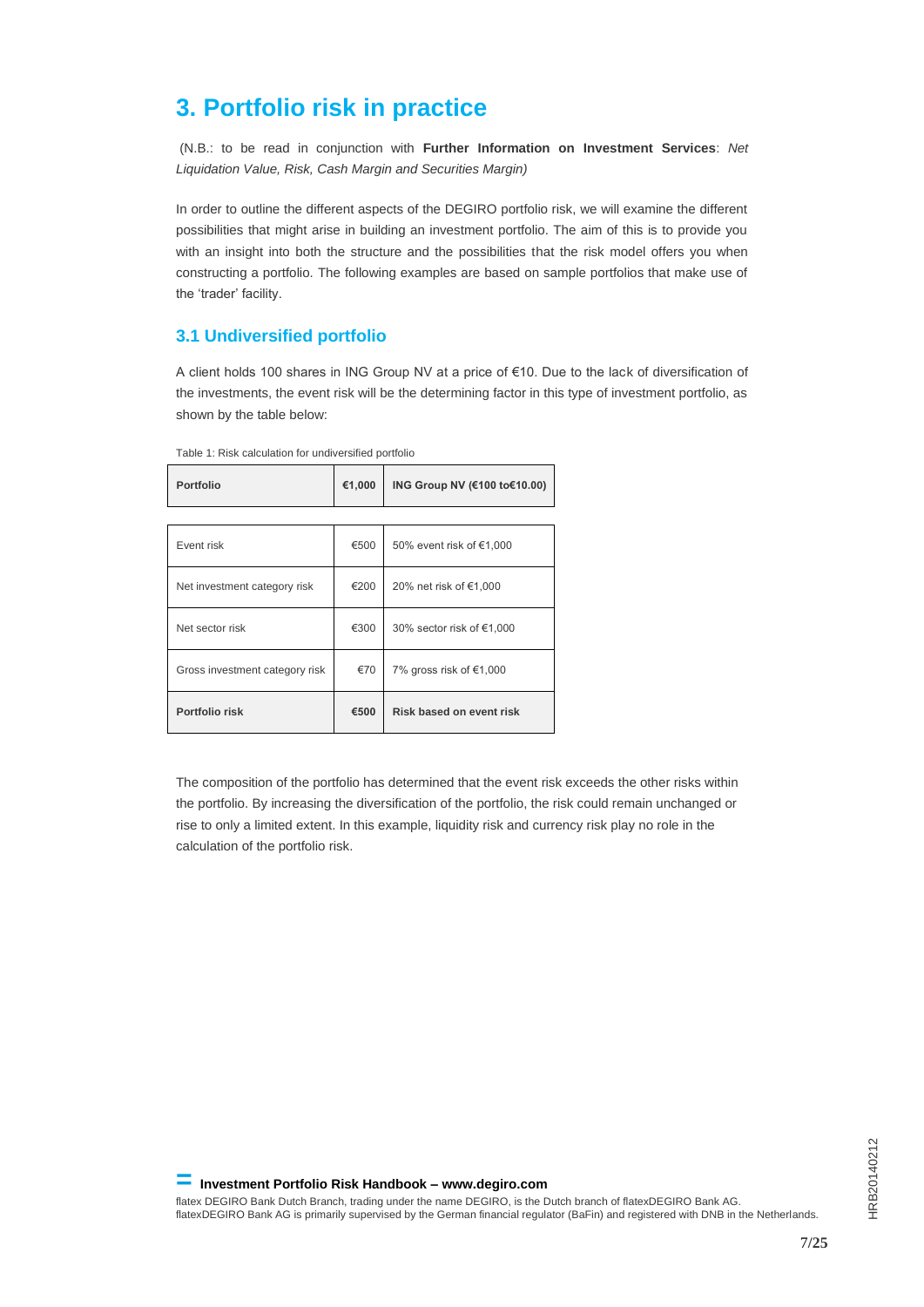# **3.2 Investment portfolio with sector risk**

A client holds a portfolio spread between Aegon NV and ING Group NV shares, where the value of the two positions are equal to €800 and €1,000 respectively. This example shows that with an investment of €800 in Aegon NV, the risk increases only by €40. This is because the sector risk lies higher than the highest event risk within the portfolio. Nevertheless, this remains an undiversified portfolio, for which a risk premium of 30% applies. A brief explanation of the calculation of the risk for this investment portfolio is presented below.

| Aegon NV                  | €800   | <b>Sector Financials</b> |  |
|---------------------------|--------|--------------------------|--|
| <b>ING Group NV</b>       | €1,000 | <b>Sector Financials</b> |  |
| <b>Value of Portfolio</b> | €1,800 |                          |  |

Table 2: calculation of risk sector for a portfolio

| Event risk                     | €500 | 50% event risk of €1,000 (ING) |
|--------------------------------|------|--------------------------------|
| Net investment category risk   | €360 | 20% net risk of €1,800         |
| Net sector risk                | €540 | 30% sector risk of €1,800      |
| Gross investment category risk | €126 | 7% gross risk of €1,800        |
| Portfolio risk                 | €540 | Risk based on sector risk      |

The total risk of €540 is the result of a sector risk in financials, for which a risk weighting of 30% applies. The risk of the position in this sector exceeds the highest event risk, which is set at €500 for the position in ING Group NV. In this example, liquidity risk and currency risk play no role in the calculation of the portfolio risk.

**= Investment Portfolio Risk Handbook – [www.degiro.com](http://www.degiro.com/)**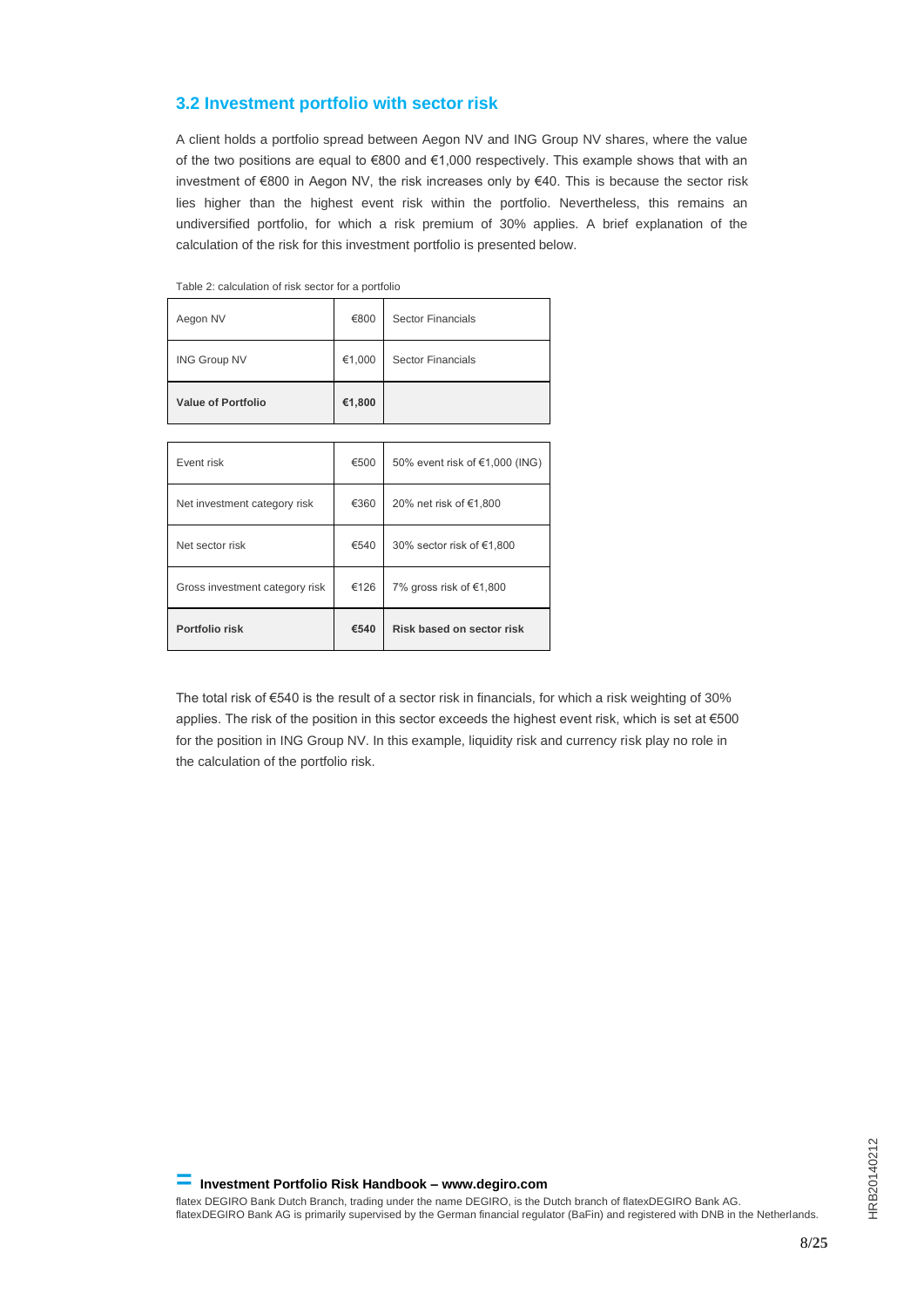# **3.3 Investment portfolio with a net investment category risk**

A client's investment portfolio is divided among Aegon, ING Group NV and RDSA shares with a value of €800, €1,000 and €1,100 respectively. All these shares are listed in euros, as a result of which there is no weighting of the Risk calculation for currency risk. As a result of the high liquidity of these shares, there is no liquidity risk and therefore no requirement for extra security. Due to the composition of the portfolio, there is a risk relating to the net position of the investment portfolio. The table below shows the outcomes of the calculation of the risk for the investment portfolio.

| Aegon NV                  | €800      | <b>Financial Sector</b> |
|---------------------------|-----------|-------------------------|
| <b>ING Group NV</b>       | €1,000    | <b>Financial Sector</b> |
| Royal Dutch Shell A       | €1,100.00 | <b>Energy Sector</b>    |
| <b>Value of Portfolio</b> | €2,900.00 |                         |

Table 3: Risk calculation based on net investment category position

| Event risk                     | €550.00 | 50% event risk of €1,100.00 (RDSA)    |
|--------------------------------|---------|---------------------------------------|
| Net investment category risk   | €580.00 | 20% net risk of €2.900.00             |
| Net sector risk                | €540    | 30% sector risk of €1,800             |
| Gross investment category risk | €203.00 | 7% gross risk of €2,900.00            |
| Portfolio risk                 | €580.00 | Risk based on net investment category |

The total risk of €580 now arises from an investment portfolio invested in the 'shares' investment category. Within this investment category, a risk weighting of 20% of the net position and 7% of the gross position applies. In this example, the net investment category risk exceeds the sector risk, the event risk and the gross investment category risk.

## **3.4 Investment portfolio with a leveraged product**

The risk for leveraged products such as turbos, speeders and sprinters is equal to 100% of the current value. When buying such a product, you should therefore have the full investment available as collateral. This also applies for other products for which DEGIRO has set the risk at 100%. Generally this concerns high risk financial instruments such as warrants, as well as shares with relatively limited liquidity and/or market value etc.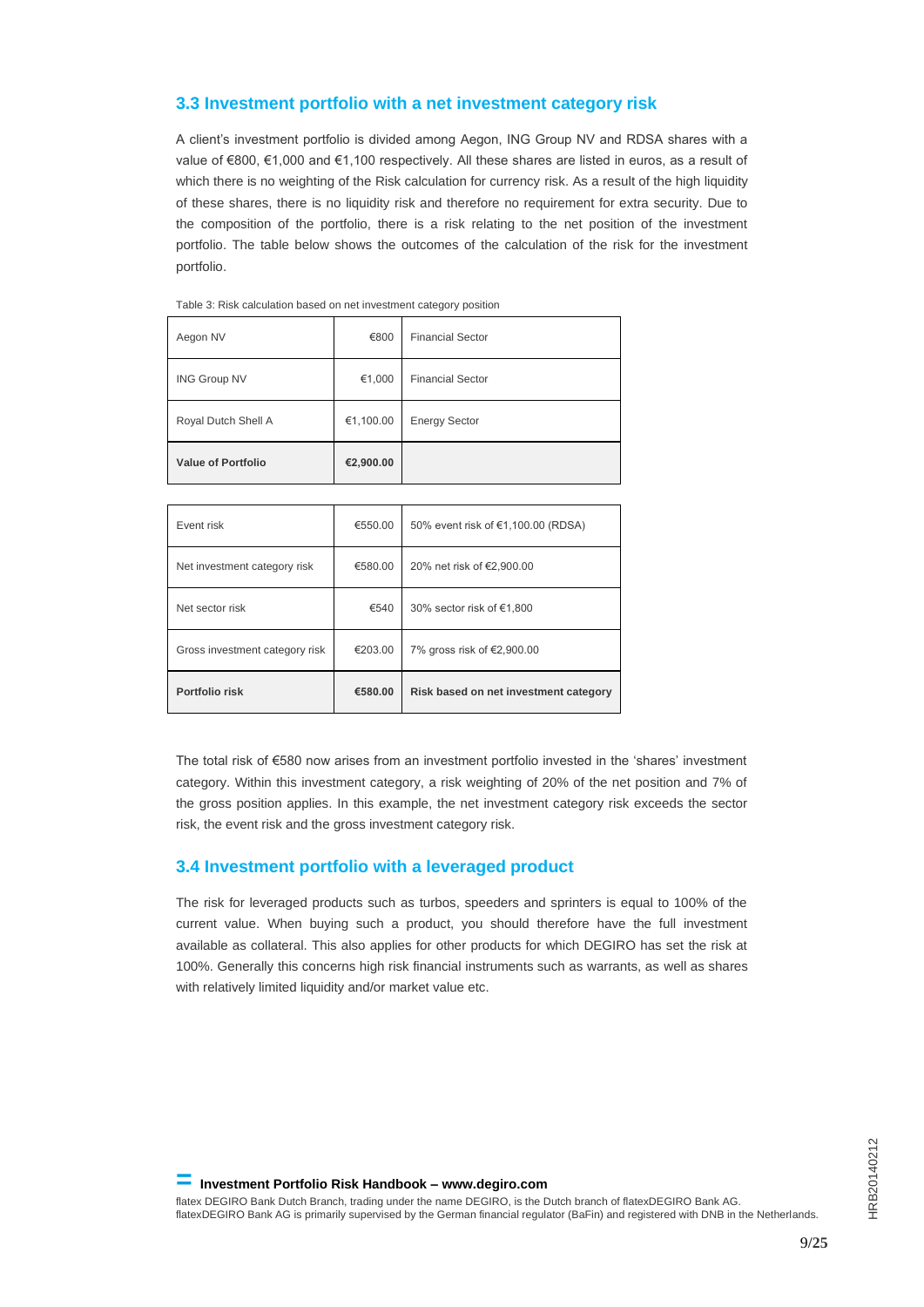# **3.5 Investment portfolio with a currency risk**

The currency risk is expressed through investments in financial instruments listed in a currency other than euros. The value of this investment expressed in euros will rise or fall with every movement in the exchange rate. For that reason, DEGIRO requires you to hold surety for this risk. The same applies for credit or credit facilities in foreign currencies in the cash account. In order to illustrate the effect of currency risk of an investment denominated in foreign currency, we assume the following investment portfolio (please see the table below).

Table 4: calculation of currency risk

| Aegon NV                  | €800       | <b>Financial Sector</b>        |
|---------------------------|------------|--------------------------------|
| <b>ING Group NV</b>       | €1,000     | <b>Financial Sector</b>        |
| Swatch Group              | CHF 950.00 | Retail Sector (CHF/EUR = 1.20) |
| <b>Value of Portfolio</b> | €2,940.00  |                                |

| Event risk                     | €570.00 | 50% event risk of €1,140.00 (Swatch Group) |
|--------------------------------|---------|--------------------------------------------|
| Net investment category risk   | €580.00 | 20% net risk of €2,900.00                  |
| Net sector risk                | €540    | 30% sector risk of €1,800                  |
| Gross investment category risk | €203.00 | 7% gross risk of €2,900.00                 |
| Currency risk                  | €80.00  | CHF 950 * 7% * CHF/EUR                     |
| Portfolio risk                 | €580.00 | Risk based partly on the currency risk     |

The currency risk is set at €80, assuming an asset value of CHF 950, a 7% risk weighting and a CHF/EUR exchange rate of 1.2. If this had been a short Swatch Group position, the currency risk outcome would also have been €80. It makes no difference here whether the net liquidation value is positive or negative.

**= Investment Portfolio Risk Handbook – [www.degiro.com](http://www.degiro.com/)**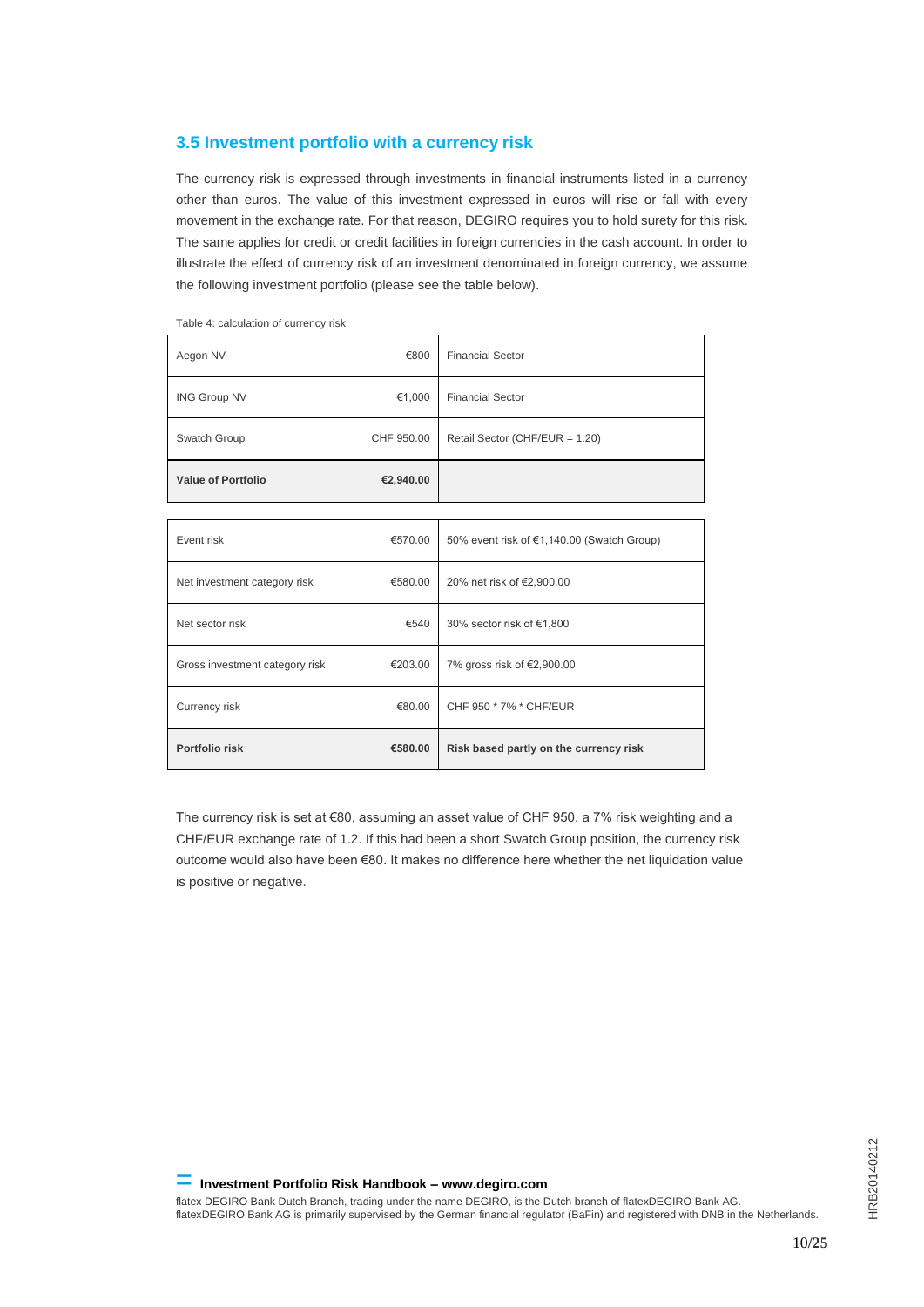# **3.6 Investment portfolio long – short strategy**

A client holds a portfolio according to a long-short strategy. The purpose of this strategy is to make use of potential under or over-valuation of shares, for example within a particular sector. It is notable from the investment portfolio table below that the total value of the portfolio results in a zero figure. The long-short strategy has ensured that on balance no investment is needed, apart from collateral for the margin. Table 5 shows the structure of an investment portfolio with a longshort strategy.

| Aegon NV            | €1,000.00 | €-1,000.00 | <b>ING Group NV</b> |
|---------------------|-----------|------------|---------------------|
| Societe Generale    | €1,100.00 | €-1,100.00 | <b>BNP Paribas</b>  |
| Royal Dutch Shell A | €900.00   | €-900.00   | Total               |
| Ahold               | €1.000.00 | €-1,000.00 | Carrefour           |
| Value long          | €4,000.00 | €-4,000.00 | Value short         |

Table 5: investment portfolio according to long-short strategy

The risk of the above portfolio is based on the gross position, as this risk exceeds the net sector risk and the net investment category risk. In the risk calculations for a gross position in the 'shares' investment category, a 7% risk weighting is used. The total gross position of the above portfolio is €8,000, as a result of which the portfolio risk is €560. A further explanation of how this risk arises follows in Table 6.

#### Table 6: risk calculation of the long-short strategy

| Value of Portfolio             | €0.00     |
|--------------------------------|-----------|
| Net investment category risk   | €0.00     |
| Net sector risk                | €0.00     |
| Gross investment category risk | €8,000.00 |

| Event risk                     | €540    | 50% event risk of €1,100 (Soc. Gen./ BNP)    |
|--------------------------------|---------|----------------------------------------------|
| Net investment category risk   | €0.00   | 20% net risk of $\epsilon$ 0.00              |
| Net sector risk                | €0.00   | 30% sector risk of $\epsilon$ 0.00           |
| Gross investment category risk | €560.00 | 7% gross risk of €8,000.00                   |
| Portfolio risk                 | €560.00 | Risk based on gross investment category risk |

### **= Investment Portfolio Risk Handbook – [www.degiro.com](http://www.degiro.com/)**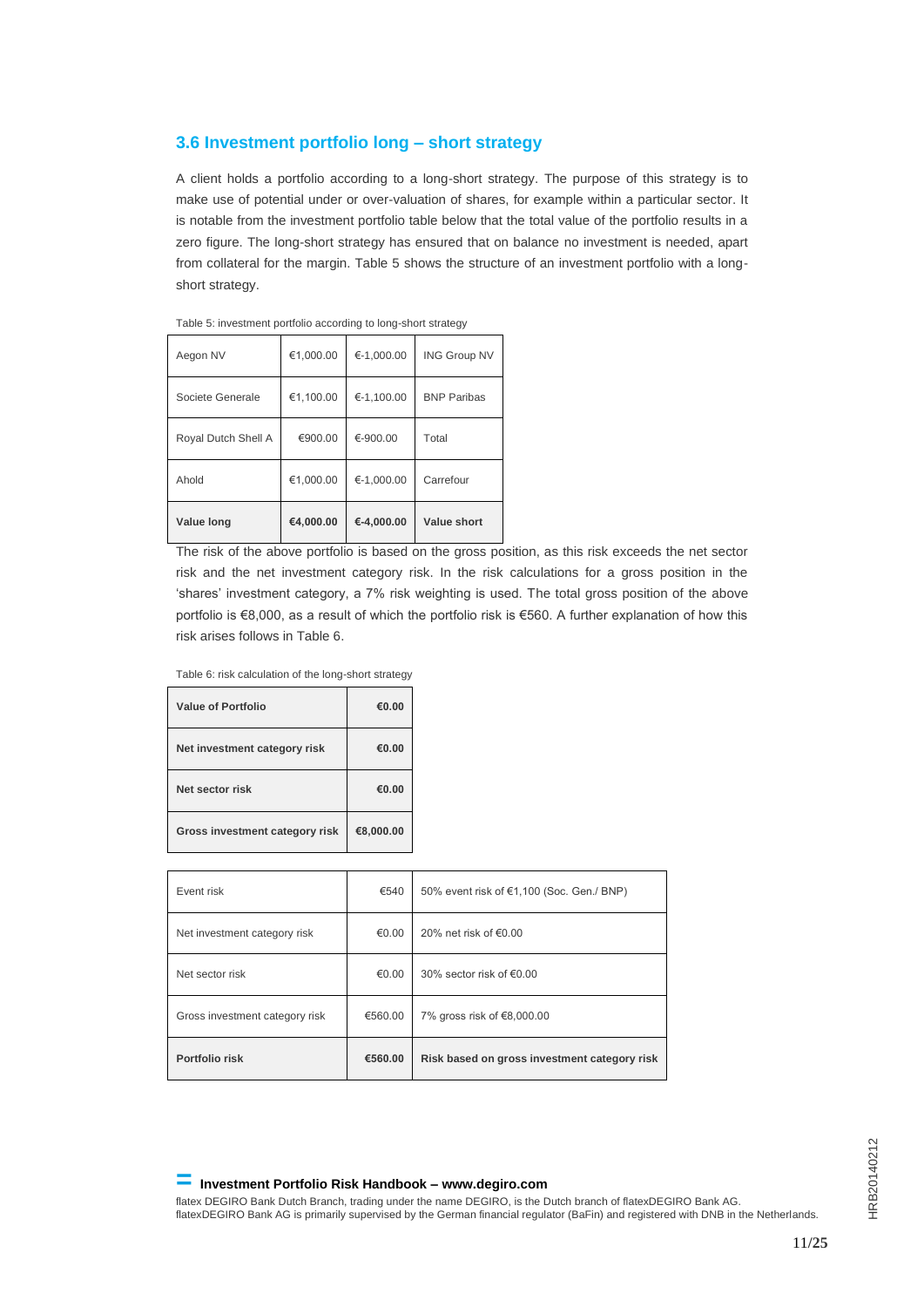# **3.7 Investment portfolio including options**

DEGIRO uses an option valuation model to calculate the risk on options. This option valuation model calculates the value of the options through movements in for example, the underlying security and the implicit volatility. For the calculation of the risk of the option portfolio per share or per index, DEGIRO uses a fixed set of scenarios. A further explanation of the risk model is provided in the paragraph headed '3.7.1 Options risk model'. As we see later in this chapter, the composition and size of an options portfolio also influences the risk here. In order to provide an insight into the operation of the risk model for different option portfolios, examples of a number of standard option strategies for a '*trader'* account follow below.

## **3.7.1 Options Risk model**

The options risk model can be applied for both share and index options and will make an estimate of the risk regardless of the composition of the options portfolio. In this regard, the risk includes the amount that DEGIRO holds for the value movements that it estimates could occur for the options portfolio within a period of two trading days.

The risk model takes account of how the valuation of an option is realised. Movements in the valuation of an option depend on:

- Value of the share or index
- Level of the implicit volatility
- **Maturity**
- Amount of the dividend
- Amount of the interest

In order to determine the risk of an option position, the risk model combines the different elements listed above. This influence of the different elements and how they are related is also referred to as a 'scenario'. A combination of a fall in the value of the share, an increase in the implicit volatility and a reduction in the maturity by one trading day, for example, is a scenario. In order to give an impression of the standard scenarios for an index, a chart explaining this in more detail is presented below. The following example makes use of two option positions on the AEX index, with a maturity of one year and an index status of 400.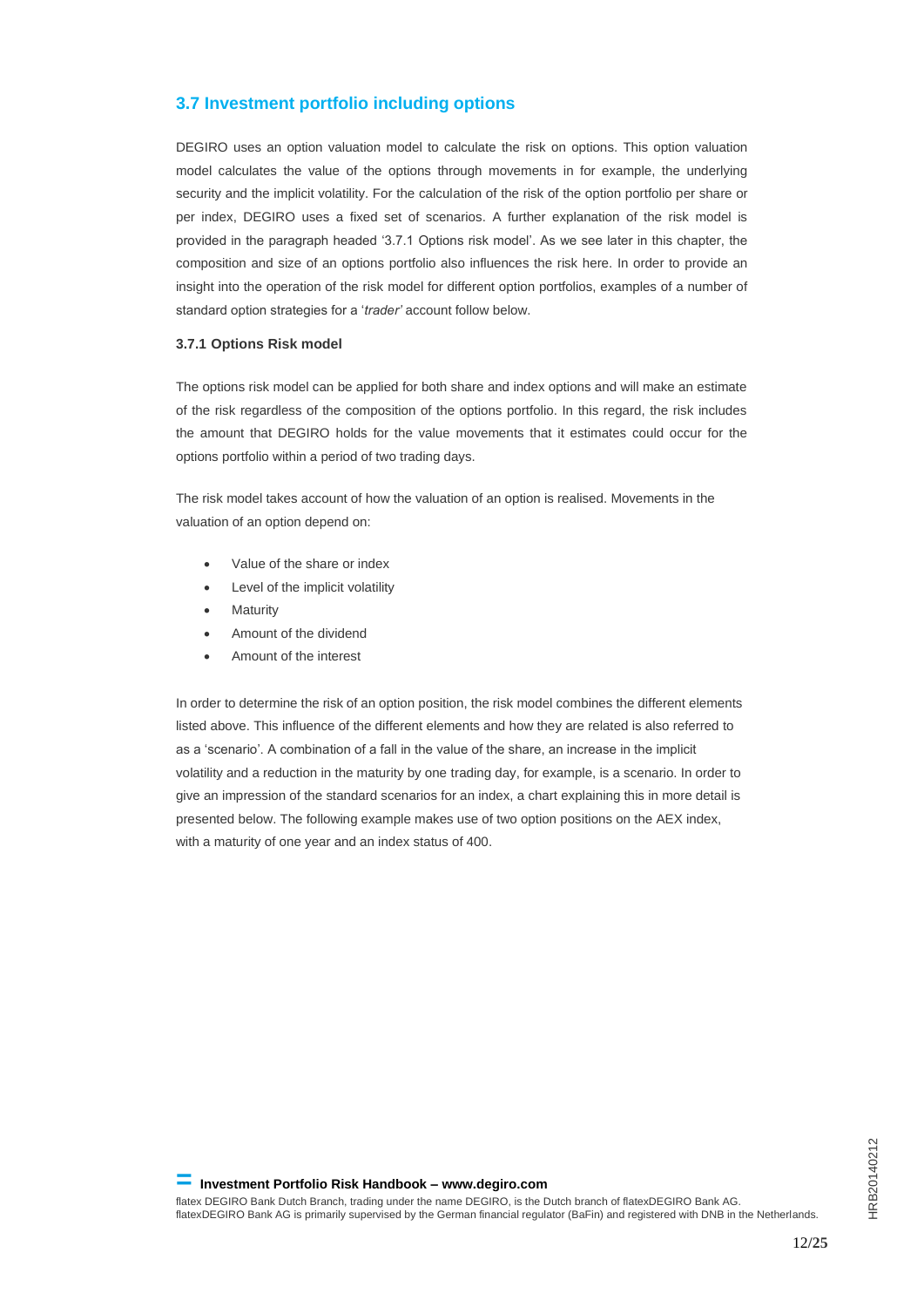|  |  |  | Table 7: Risk model |
|--|--|--|---------------------|
|--|--|--|---------------------|

| <b>Risk model</b>                  |             |        |                                   |        | Standard scenario* |     |            | <b>Extreme scenario</b><br>$**$ |                                   |        |        |
|------------------------------------|-------------|--------|-----------------------------------|--------|--------------------|-----|------------|---------------------------------|-----------------------------------|--------|--------|
| <b>Movements in index</b><br>(400) |             | $-15%$ |                                   |        | 0%                 |     |            | 15%                             |                                   | $-60%$ | 60%    |
| <b>Movements in</b><br>volatility  | $-15%$      | $0\%$  | 15%                               | $-15%$ | $0\%$              | 15% | $-15%$     | $0\%$                           | 15%                               | 0%     | 0%     |
| 1 Call AEX 390                     | ÷,<br>1.913 | 1.816  | $\overline{\phantom{a}}$<br>1.691 | $-279$ | $-1$               | 279 | 4.294      | 4.419                           | 4.575                             | $-310$ | 3.353  |
| 1 put AEX 410                      | 4.731       | 4.779  | 4.853                             | $-267$ | $-4$               | 272 | ٠<br>2.492 | ä,<br>2.282                     | $\overline{\phantom{a}}$<br>2.051 | 3.437  | $-445$ |
| Portfolio risk                     | 2.818       | 2.963  | 3.162                             | $-546$ | $-5$               | 551 | 1.802      | 2.137                           | 2.524                             | 3.127  | 2.908  |

\* Standard scenario consists of 12 movements in the share (or index) with accompanying movements in the implied volatility

\*\* Extreme scenario: factor 5 of movement in share (or index) in the standard scenario (including standard increases and decreases in volatility), outcome

is scaled back by a factor of 6.5.

For the sake of convenience, the overview shows only a small part of the different scenarios. Thus the standard scenario will not only calculate a movement of 15% in the index alone (share options 20%, barring changes), it will also assess the scenario for movements of 2.5%, 5% etc. in the index and the accompanying changes in the implicit volatility. It is also notable that in the scenario with a 0% movement in the index and volatility, still a loss of €1 arises for the call option and €4 for the put option. This effect is related to the reduction in the maturity by one trading day. The impact is small with a maturity of one year, but increases as the maturity diminishes. The movement in the implicit volatility for options with a maturity of more than one year is 15%, but increases as the maturity diminishes. In table form, this amounts to the following.

| <b>Maturity of options</b> | Movements in implicit volatility |
|----------------------------|----------------------------------|
| < 30 calendar days         | 50%                              |
| 90 calendar days           | 35%                              |
| 180 calendar days          | 25%                              |
| > 360 calendar days        | 15%                              |

## **= Investment Portfolio Risk Handbook – [www.degiro.com](http://www.degiro.com/)**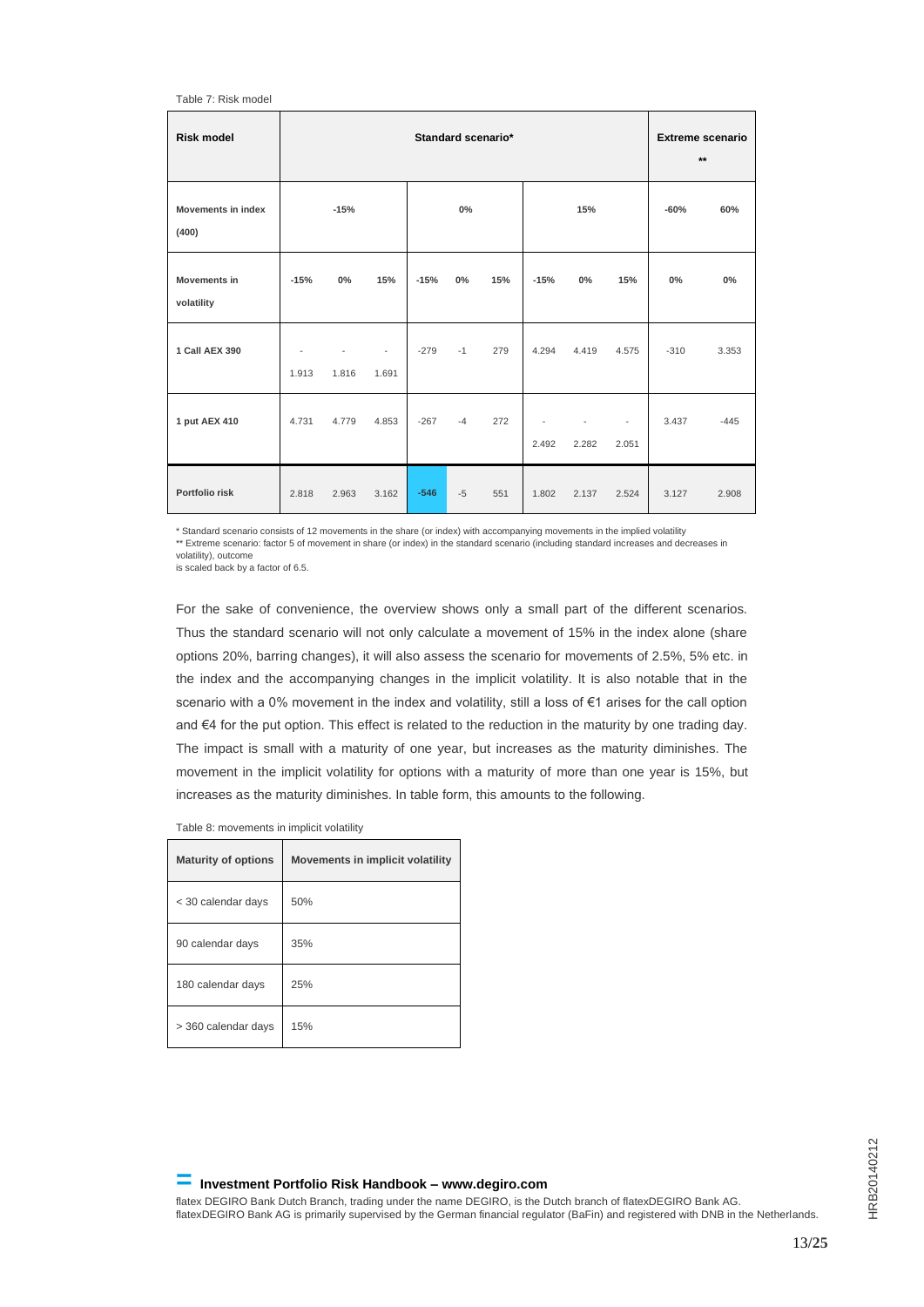The purpose of the extreme scenario, also known as the OTM, the out-of-the-money scenario, is to determine the risk of options with an exercise price that differs sharply from the price of the share of the index. For options of this kind, the risk according to the standard scenario is underestimated. By calculating an extreme scenario, it is possible to determine a risk weighting for options of this kind.

For the interest and dividend risk, a standard weighting of 0.5% of the contractual value of the option is calculated. Index options form an exception to this. A 0.2% risk weighting applies for these options where the maturity is less than 1 year. As soon as the risk or the total weighting per share or index exceeds the standard or the extreme scenario, this amount will apply for the risk.

All option positions and where possible, other positions in the underlying security are included in the determination of the portfolio risk. It therefore makes no difference which strategy or options positions are taken. The model only selects the scenario in which the loss is highest.

#### **3.7.2 Practical examples of option strategies**

The development of the risk for the different option portfolios is based on options for share 'A', the price of which is equal to 10. The implicit volatility for all options is set at 20% on an annual basis with an expected dividend of 2% per year. For the 'A' share, a standard 20% weighting applies for the current share price. For a calculation of the event risk of a share option portfolio, a minimum impact of 50% applies (please see chapter 3.1 for further information).

#### **3.7.2.1 Written call option in combination with 'long' shares**

Hedged writing of a call option can take place through the purchase of the same number of underlying shares. On expiry, the investor must deliver the shares if the investor is called to do so. In all other cases, the call expires worthless and the investor retains the value of the written option received. The results on expiry are shown below.



Writing a call option for shares reduces the risk of the investment portfolio as shown by Table 9. Without the written call option, the risk would turn out at €200. The call option reduces the risk to €145. In the scenario with a 20% increase in share 'A' and a 15% increase in the volatility, writing an 'at-the-money' option gives a loss of €143. On the other hand, a fall in share 'A' has a positive impact on the value of the written call option and thus reduces the risk of the overall portfolio.

#### **= Investment Portfolio Risk Handbook – [www.degiro.com](http://www.degiro.com/)**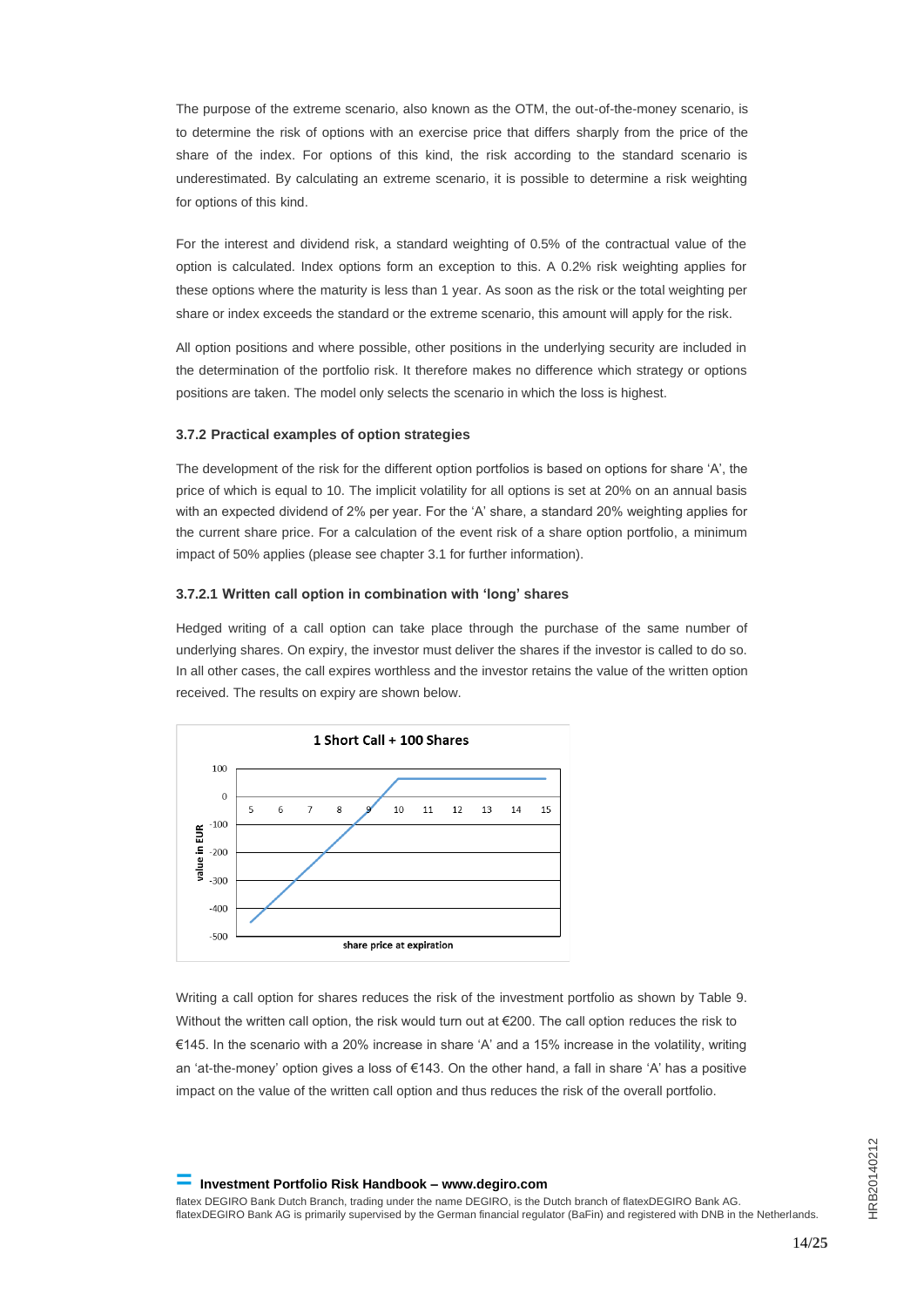The value of the share portfolio is €1,000 and that of the option position -/-€70, as a result of which there is sufficient security to be able to bear the risk in the portfolio. The credit facility for the shares remains unchanged, at 70% of the value of the share portfolio.

| <b>Movements in share</b>      | $-20%$ |        | $-10%$ |        | 0%           |          | 10%    |       |        | 20%    |
|--------------------------------|--------|--------|--------|--------|--------------|----------|--------|-------|--------|--------|
| <b>Movements in volatility</b> | $-15%$ | 15%    | $-15%$ | 15%    | $-15%$       | 15%      | $-15%$ | 15%   | $-15%$ | 15%    |
| 1 short Call 10 A              | 65     | 55     | 48     | 30     | 12           | $-12$    | $-47$  | $-70$ | $-124$ | $-143$ |
| 100 long shares A              | $-200$ | $-200$ | $-100$ | $-100$ | $\mathbf{0}$ | $\Omega$ | 100    | 100   | 200    | 200    |
| Portfolio risk                 | $-135$ | $-145$ | $-52$  | $-70$  | 12           | $-12$    | 53     | 30    | 76     | 57     |

Table 9: portfolio risk of written call option with purchased shares

#### **3.7.2.2 Written put option in combination with 'short' shares**

'Going short' in shares means that the investor sells the shares without actually possessing them. In due course, the investor will have to buy back the securities. Simultaneous writing of a put option with 'short' shares presents the following picture on expiry.



The following option portfolio with shares highlights how investing with borrowed shares ('going short') reduces the risk on a written put option. On writing of the option position, the risk would equal €141, while the use of 'short' shares reduces the risk of the combination to €47.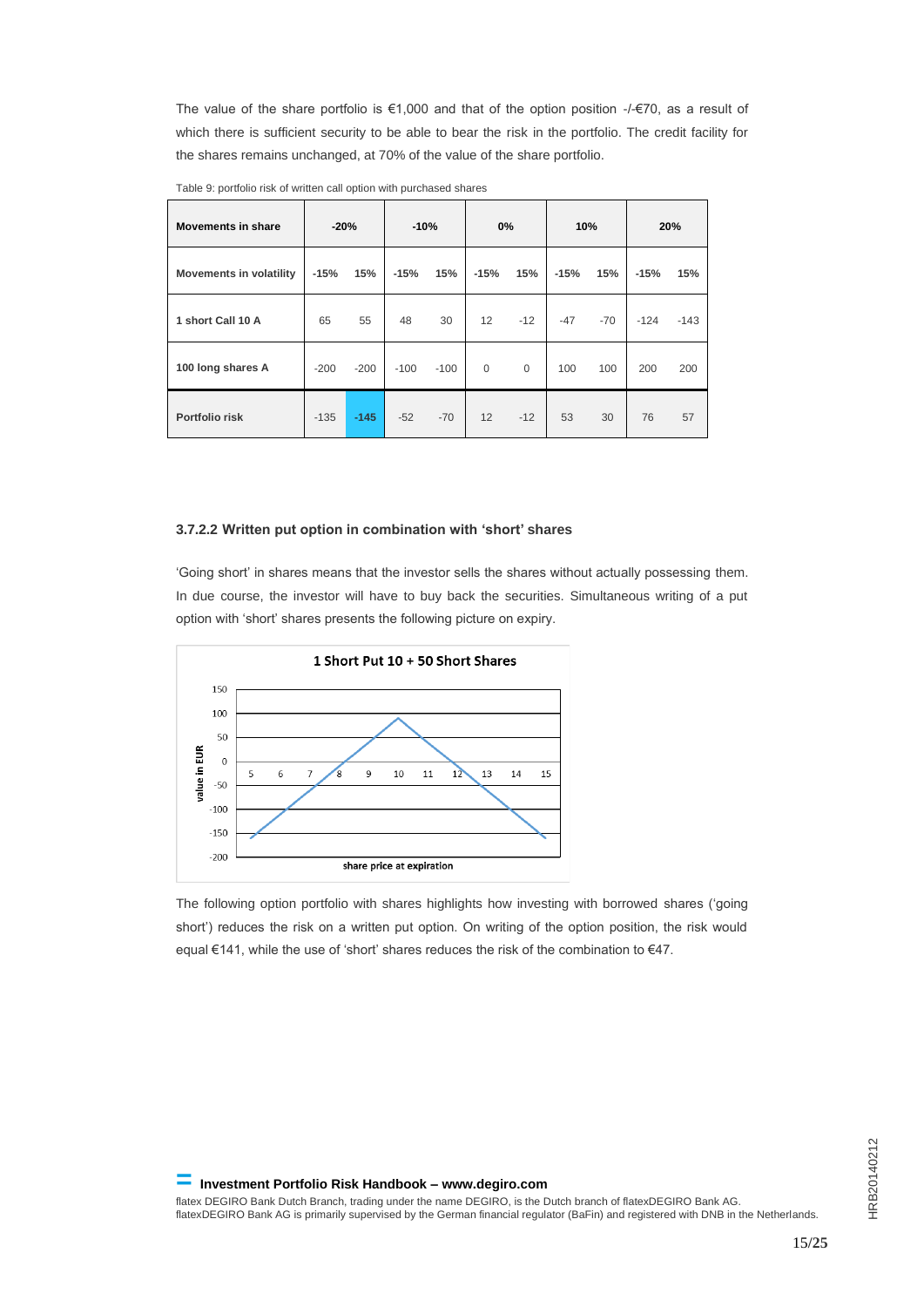Table 10: portfolio risk of written put with 'short' shares

| <b>Movements in share</b>      | $-20%$ |        | $-10%$         |       | 0%          |             | 10%    |       |        | 20%    |
|--------------------------------|--------|--------|----------------|-------|-------------|-------------|--------|-------|--------|--------|
| <b>Movements in volatility</b> | $-15%$ | 15%    | $-15%$         | 15%   | $-15%$      | 15%         | $-15%$ | 15%   | $-15%$ | 15%    |
| 1 short Put 10 A               | $-131$ | $-141$ | $-50$          | $-68$ | 12          | $-12$       | 51     | 28    | 72     | 53     |
| 50 short A shares              | 100    | 100    | 50             | 50    | $\mathbf 0$ | $\mathbf 0$ | $-50$  | $-50$ | $-100$ | $-100$ |
| Portfolio risk                 | $-31$  | $-41$  | $\overline{0}$ | $-18$ | 12          | $-12$       | 1      | $-22$ | $-28$  | $-47$  |

## **3.7.2.3 Written 'out-of-the-money' options**

Writing OTM options leads to underestimating the risk in the standard impact scenario. With a sudden 20% movement in the share, the implicit volatility of the above options will be higher under normal circumstances than an increase of 15%. DEGIRO uses an extreme scenario, also known as an OTM scenario (see the paragraph headed '3.7.1. Risk Model') which generates a more probable risk value for options of this kind. This is because the use of the standard portfolio leads to a portfolio risk of €22. Through the use of the OTM scenario, the risk equates to €75.

| <b>Movements in share</b>      | $-20%$       |              | $-10%$       |              | $0\%$        |              | 10%         |              |              | 20%         |          | OTM scenario |
|--------------------------------|--------------|--------------|--------------|--------------|--------------|--------------|-------------|--------------|--------------|-------------|----------|--------------|
| <b>Movements in volatility</b> | $-15%$       | 15%          | $-15%$       | 15%          | $-15%$       | 15%          | $-15%$      | 15%          | $-15%$       | 15%         | Fall     | Rise         |
| 1 short put 5 A 1 year         | $\mathbf 0$  | $-1$         | $\mathbf 0$  | $\mathbf 0$  | $\mathbf{0}$ | $\mathbf{0}$ | $\mathbf 0$ | $\mathbf{0}$ | $\mathbf{0}$ | $\mathbf 0$ | $-75$    | $\mathbf 0$  |
| 50 short call 15 A 1 year      | 1            | $\mathbf{1}$ | 1            | $\mathbf{1}$ | $\mathbf{1}$ | $-2$         | $-1$        | $-9$         | $-6$         | $-22$       | $\Omega$ | $-73$        |
| Portfolio risk                 | $\mathbf{1}$ | $\mathbf{0}$ | $\mathbf{1}$ | $\mathbf{1}$ | $\mathbf{1}$ | $-2$         | $-1$        | $-9$         | $-6$         | $-22$       | $-75$    | $-73$        |

Table 11: written 'out-of-the-money' options

**= Investment Portfolio Risk Handbook – [www.degiro.com](http://www.degiro.com/)**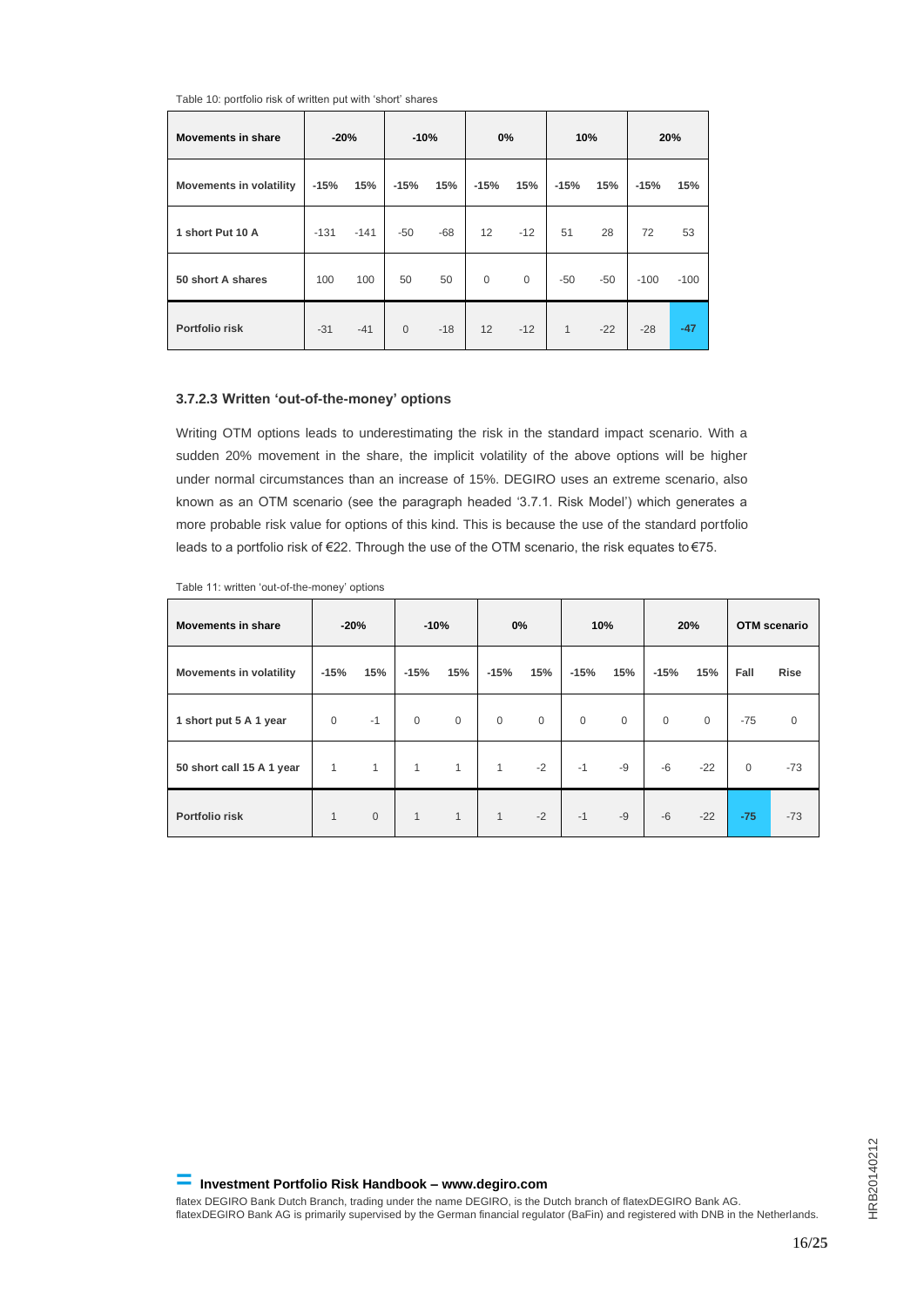#### **3.7.2.4 Long call spread**

A long call spread is a combination of a bought call with a lower strike price than the written call. Both options have the same maturity. Overall, the investor in this long call spread will invest a sum on purchase, perhaps with the expectation that the share will have risen higher than the strike price of the written option at expiration. The result of this strategy on expiry is shown below.



In the table below, the loss on the long call is higher than on the short call. The value of the long call is €1.16 and will fall if the price of share 'A' falls. With a 20% fall in the share and a 15% fall in the implicit volatility, the loss rises by €106. With a sudden increase in the price of share 'A', the value of the strategy will increase. The risk in this long call spread arises on a fall in the price of share A and equates to €71. The value of the portfolio hedges the risk when the current position is taken. The value of the strategy is €82, with €116 for the long call and -/- €34 for the short call.

| <b>Movements in share</b>      | $-20%$ |       | $-10%$ |       | $0\%$          |       | 10%    |       |        | 20%    |
|--------------------------------|--------|-------|--------|-------|----------------|-------|--------|-------|--------|--------|
| <b>Movements in volatility</b> | $-15%$ | 15%   | $-15%$ | 15%   | $-15%$         | 15%   | $-15%$ | 15%   | $-15%$ | 15%    |
| 1 long call 9 A 1 year         | $-106$ | $-90$ | $-70$  | $-49$ | $-10$          | 10    | 69     | 85    | 159    | 169    |
| 1 short call 11 A 1 year       | 35     | 30    | 29     | 16    | 10             | $-11$ | $-27$  | $-53$ | $-86$  | $-111$ |
| Portfolio risk                 | $-71$  | $-60$ | $-41$  | $-33$ | $\overline{0}$ | $-1$  | 42     | 32    | 73     | 58     |

Table 12: portfolio risk long call spread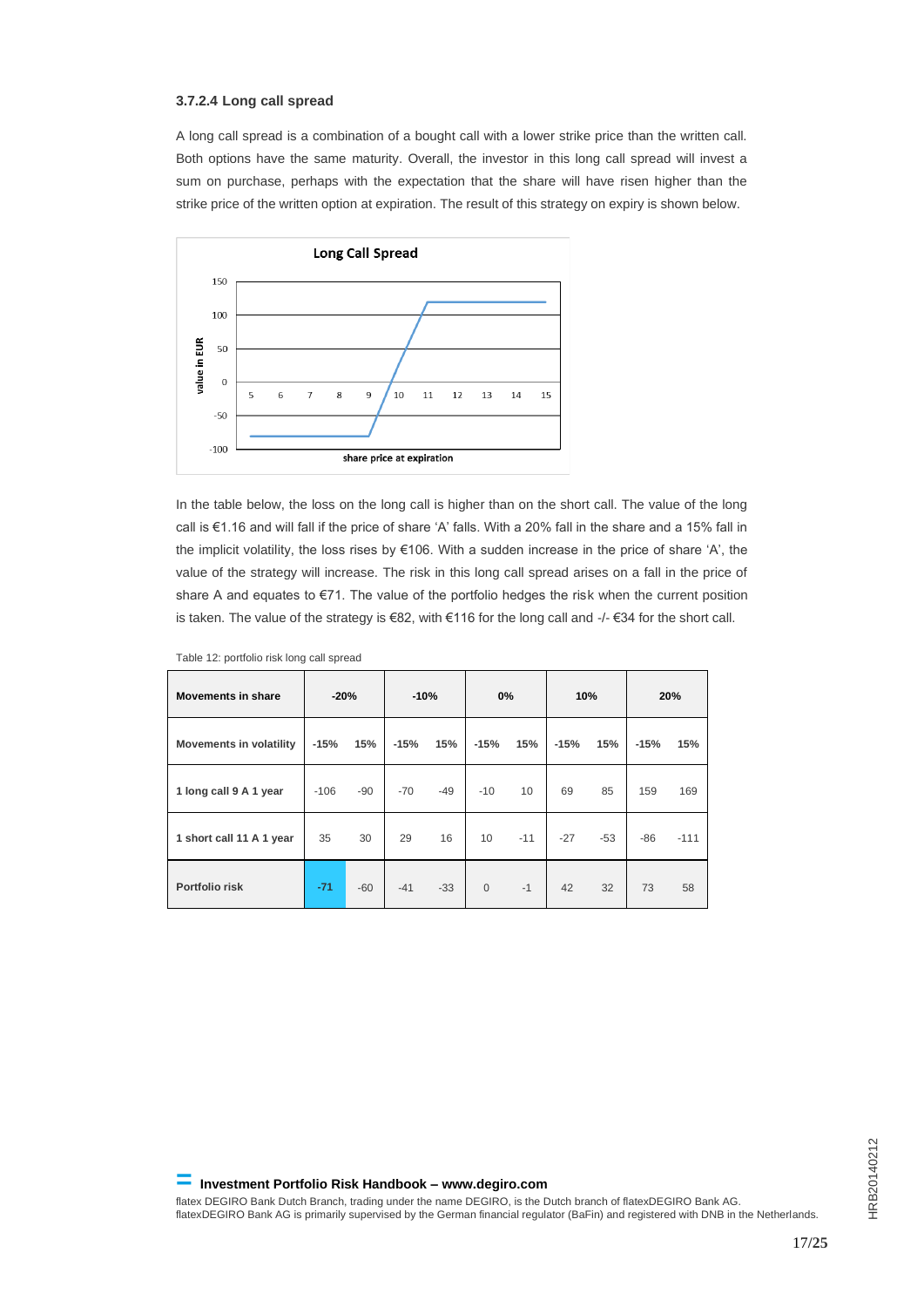#### **3.7.2.5 Short put spread**

A short put spread is distinguished by a combination of a bought put with a lower strike price than the written put. Both options have the same maturity. Both a short put spread and a long call spread show a similar pattern in their results. The graph below shows the development of the result for a short put spread on expiry.



The portfolio risk on a short put spread with a maturity of one year is shown in the table below. It can be deduced from the table that the loss in this combination is €28 if the share and the implicit volatility fall simultaneously. On the one hand, the bought put limits the loss if the share price falls sharply. The downside is that with a direct increase in the share, the profit diminishes through the sold put. Setting up this short put spread generates an amount of €20 to cover the obligations arising from this strategy. This means that an investment of only €8 is needed to set up this position. After all, the value of the portfolio and the cash balance is then the same as the portfolio risk of €28. The value of the written put is €72 and that of the sold put is €52.

| <b>Movements in share</b>      | $-20%$ |        | $-10%$ |       | 0%     |       | 10%    |       |        | 20% |
|--------------------------------|--------|--------|--------|-------|--------|-------|--------|-------|--------|-----|
| <b>Movements in volatility</b> | $-15%$ | 15%    | $-15%$ | 15%   | $-15%$ | 15%   | $-15%$ | 15%   | $-15%$ | 15% |
| 1 long put 10 A 1 year         | 133    | 143    | 51     | 69    | $-12$  | 12    | $-52$  | $-29$ | $-75$  | -56 |
| 1 short put 11 A 1 year        | $-161$ | $-166$ | $-70$  | $-82$ | 10     | $-10$ | 72     | 46    | 113    | 88  |
| Portfolio risk                 | $-28$  | $-23$  | $-19$  | $-13$ | $-2$   | 2     | 20     | 17    | 38     | 32  |

Table 13: portfolio risk of short put spread

**= Investment Portfolio Risk Handbook – [www.degiro.com](http://www.degiro.com/)**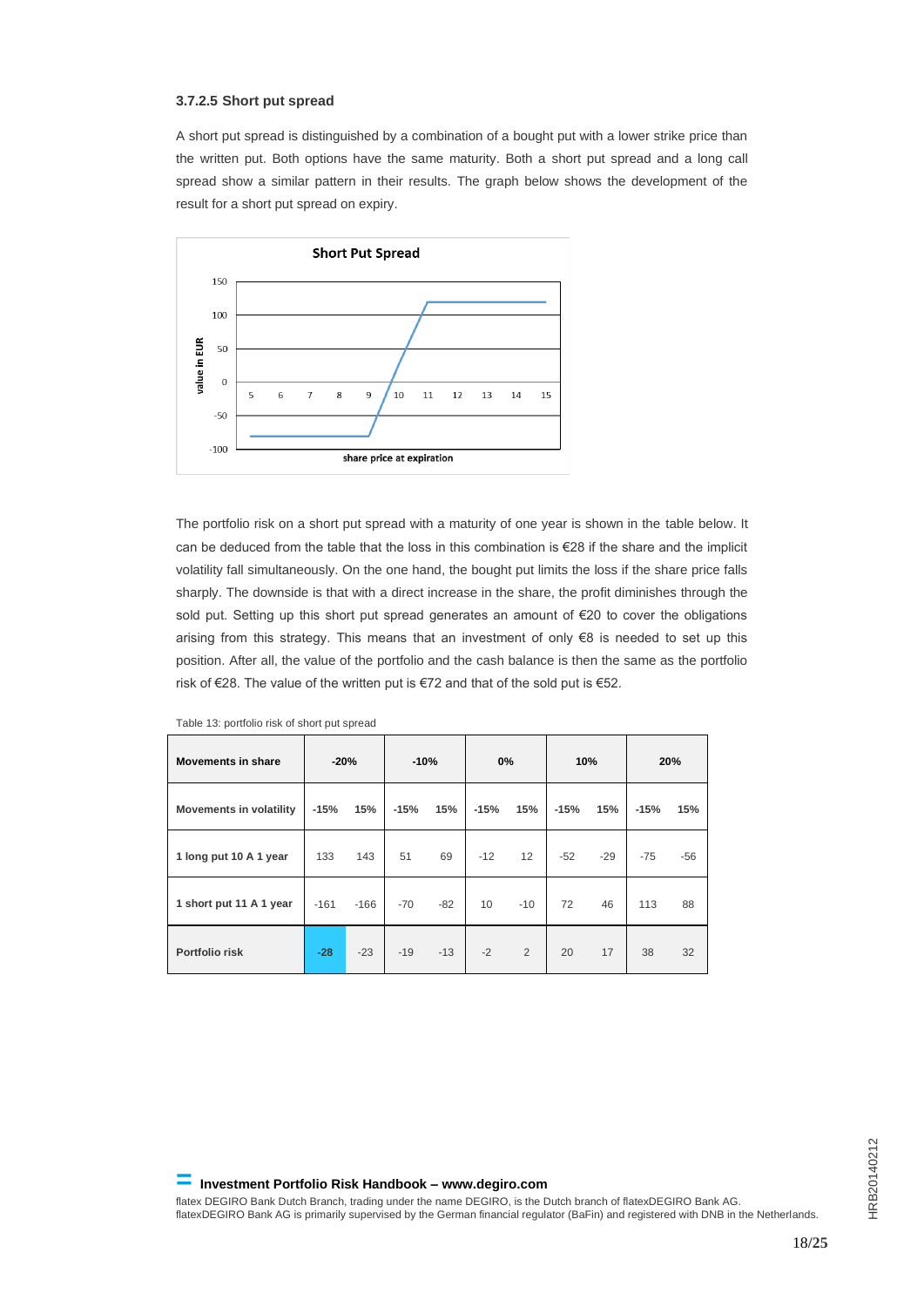### **3.7.2.6 Short straddle**

A straddle is a combination of a put and a call with the same strike price and maturity. The investor in a short straddle expects the price of the underlying security to move towards the strike price on expiry. For writing a straddle, the investor receives the sale price for the risk associated with this strategy. However, a sharp fall or rise in the price of the share will lead to a loss, since the premium received might not cover the extreme movement. The graph below shows the results of a straddle for different prices on expiry.



A development of the risk of a straddle with a maturity of one year follows in Table 14. Once again, this shows that the loss on a short straddle arises with a fall or rise in the price of the underlying share. The portfolio risk equates to €90. On taking this position, the investor in a short straddle must therefore invest a margin of at least €90 to cover the risk. As the table below shows, the increase in the value of the short put of €53 only partially hedges the loss in the value of the short call of €143.

| <b>Movements in share</b>      | $-20%$ |        | $-10%$ |       | 0%     |       | 10%            |       |        | 20%    |
|--------------------------------|--------|--------|--------|-------|--------|-------|----------------|-------|--------|--------|
| <b>Movements in volatility</b> | $-15%$ | 15%    | $-15%$ | 15%   | $-15%$ | 15%   | $-15%$         | 15%   | $-15%$ | 15%    |
| 1 short put 10 A               | $-131$ | $-141$ | $-50$  | $-68$ | 12     | $-12$ | 51             | 28    | 72     | 53     |
| 1 short call 10 A              | 65     | 55     | 48     | 30    | 12     | $-12$ | $-47$          | $-70$ | $-124$ | $-143$ |
| Portfolio risk                 | $-66$  | $-86$  | $-2$   | $-38$ | 24     | $-24$ | $\overline{4}$ | $-42$ | $-52$  | $-90$  |

Table 14: portfolio risk short straddle

**= Investment Portfolio Risk Handbook – [www.degiro.com](http://www.degiro.com/)**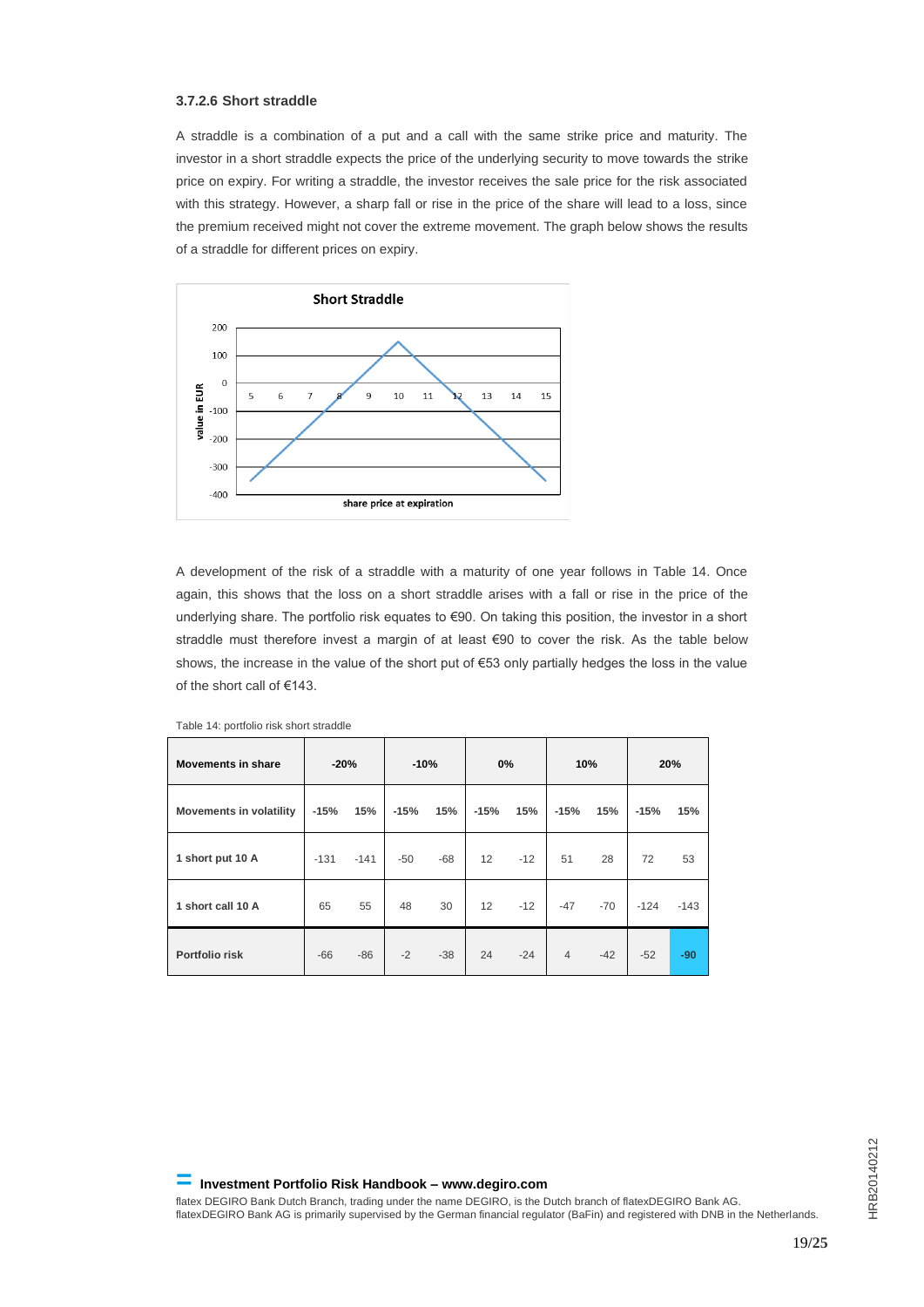#### **3.7.2.7 Long strangle**

A strangle is a combination of a put and a call with the same maturity, but where the long call has a higher strike price. The investor in a long strangle can never lose more than the premium paid. The value of the long strangle therefore hedges the risk throughout the life of the options. The maximum loss for the investor is equal to the investment on the purchase of the strategy. The graph below shows the result of a long strangle with a price of the share on expiry.



|  |  | Table 15: portfolio risk long strangle |  |  |  |
|--|--|----------------------------------------|--|--|--|
|--|--|----------------------------------------|--|--|--|

| <b>Movements in share</b>      | $-20%$ |       | $-10%$ |       | 0%     |                | 10%    |      |        | 20%   |
|--------------------------------|--------|-------|--------|-------|--------|----------------|--------|------|--------|-------|
| <b>Movements in volatility</b> | $-15%$ | 15%   | $-15%$ | 15%   | $-15%$ | 15%            | $-15%$ | 15%  | $-15%$ | 15%   |
| 1 long put 8 A 1 year          | 50     | 68    | 12     | 29    | $-6$   | $\overline{7}$ | $-13$  | $-5$ | $-15$  | $-11$ |
| 1 long call 11 A 1 year        | $-33$  | $-28$ | $-27$  | $-15$ | $-10$  | 10             | 25     | 51   | 81     | 107   |
| Portfolio risk                 | 17     | 40    | $-15$  | 14    | $-16$  | 17             | 12     | 46   | 66     | 96    |

The risk of the long strangle equates to €16. This loss arises from the fall in the implicit volatility and the unchanged price of the underlying share.

#### **3.7.2.8 Time spread**

A time spread is a combination of a long and a short option with the same strike price, but where the long option has a longer maturity than the short option. The long option hedges the risk of a short option, to a certain degree. With an option that can be exercised in the interim, the 'American-style option', there is a risk that, among other things, the investor may have to rely on the short call and has not exercised the long call itself. This may mean that the investor loses dividends as a result, when the share goes ex-dividend. In the case of a European-style option, which cannot be exercised before the maturity date, the risk arises from a difference between the interest, volatility and expected dividends of the two options. A difference therefore arises in the valuation of options and changes in their prices.

#### **= Investment Portfolio Risk Handbook – [www.degiro.com](http://www.degiro.com/)**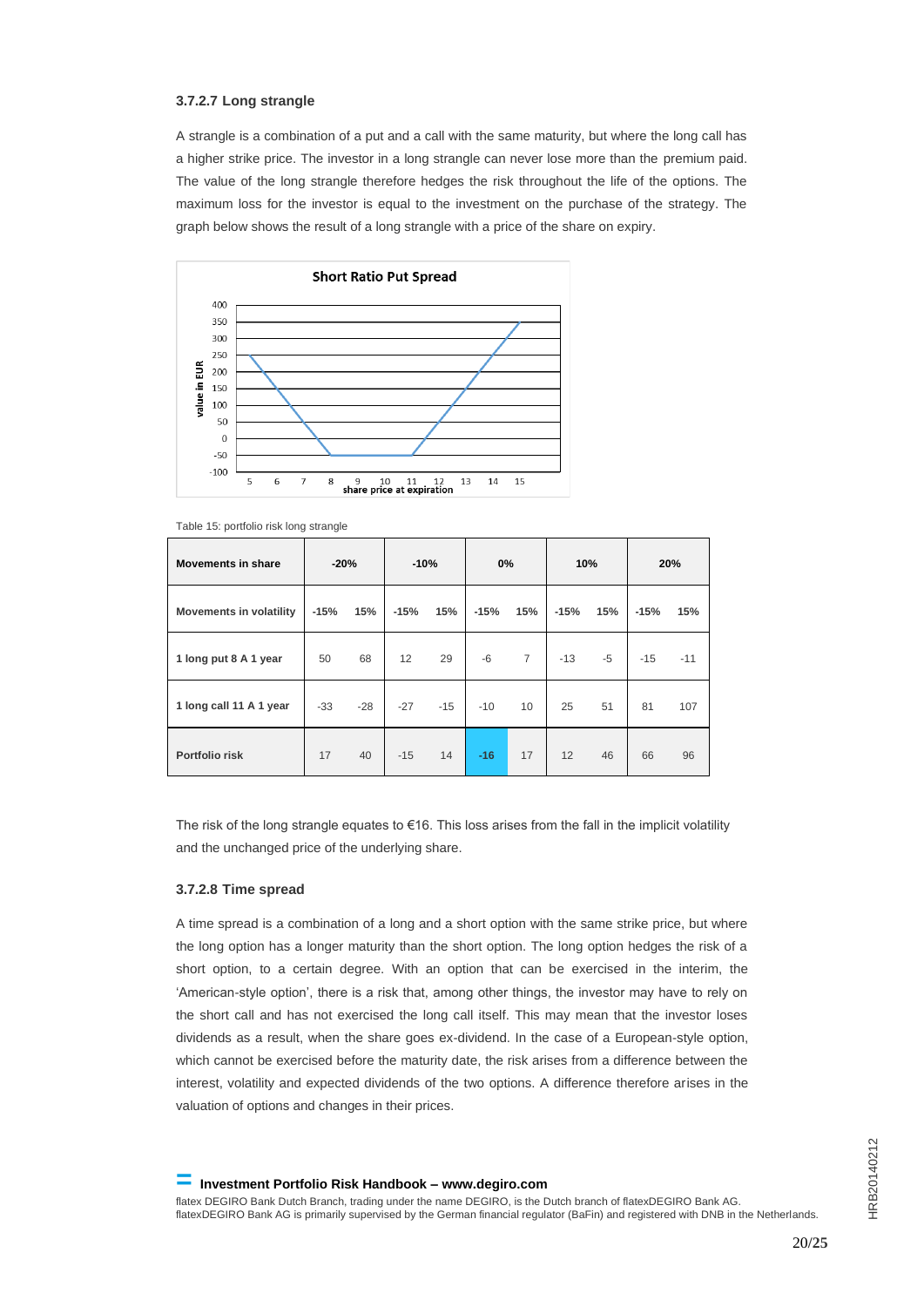The results of this option strategy cannot be set up in a graph with the outcomes on expiry, since the maturities of the options differ. For that reason, only the portfolio risk of a time spread is explained in the table below. A time spread gives a maximum loss of €19 with a direct rise in share 'A' and a fall in the implicit volatility. A long call does not, therefore, hedge the loss in the value of the short call in all cases. The reason for this is that the movements in the volatility increase as the maturity of the option diminishes (as shown in Table 8: Movements in implicit volatility).

| <b>Movements in share</b>      |       | $-20%$ |       | $-10%$ |                | 0%    |       | 10%   |        | 20%    |
|--------------------------------|-------|--------|-------|--------|----------------|-------|-------|-------|--------|--------|
| <b>Movements in volatility</b> | -/-   | $+/-$  | $-I-$ | $+/-$  | -/-            | $+/-$ | -/-   | $+/-$ | -/-    | $+/-$  |
| 1 short call 10 A 3 month      | 38    | 35     | 36    | 23     | 14             | $-14$ | $-60$ | $-79$ | $-157$ | $-163$ |
| 1 long call 10 A 6 month       | $-43$ | $-40$  | $-39$ | $-25$  | $-12$          | 12    | 55    | 74    | 147    | 156    |
| Portfolio risk                 | $-5$  | -5     | $-3$  | $-2$   | $\overline{2}$ | $-2$  | $-5$  | $-5$  | $-10$  | $-7$   |

Table 16: portfolio risk of time spread

#### **3.7.2.9 Short ratio put spread**

An investor who sets up a short ratio put spread uses part of the premium received on the written put to buy a long put to hedge part of the risk. This creates a situation on expiry in which, with this strategy, a loss occurs only if the price falls by more than 15%. With a virtually unchanged price, the yield is the difference between the costs of the put and the proceeds of the written puts. The profit increases as the price on expiry moves towards €8.50. The graph below shows the result of this strategy on the expiry date for different share prices.



For the portfolio risk that DEGIRO uses, the loss will arise with a direct fall in the price and an increase in the implicit volatility. Table 17 shows the impact of this, developed for a short ratio put spread. The loss is limited to €31. Again, the impact of both positions is combined in order to determine the ultimate risk.

#### **= Investment Portfolio Risk Handbook – [www.degiro.com](http://www.degiro.com/)**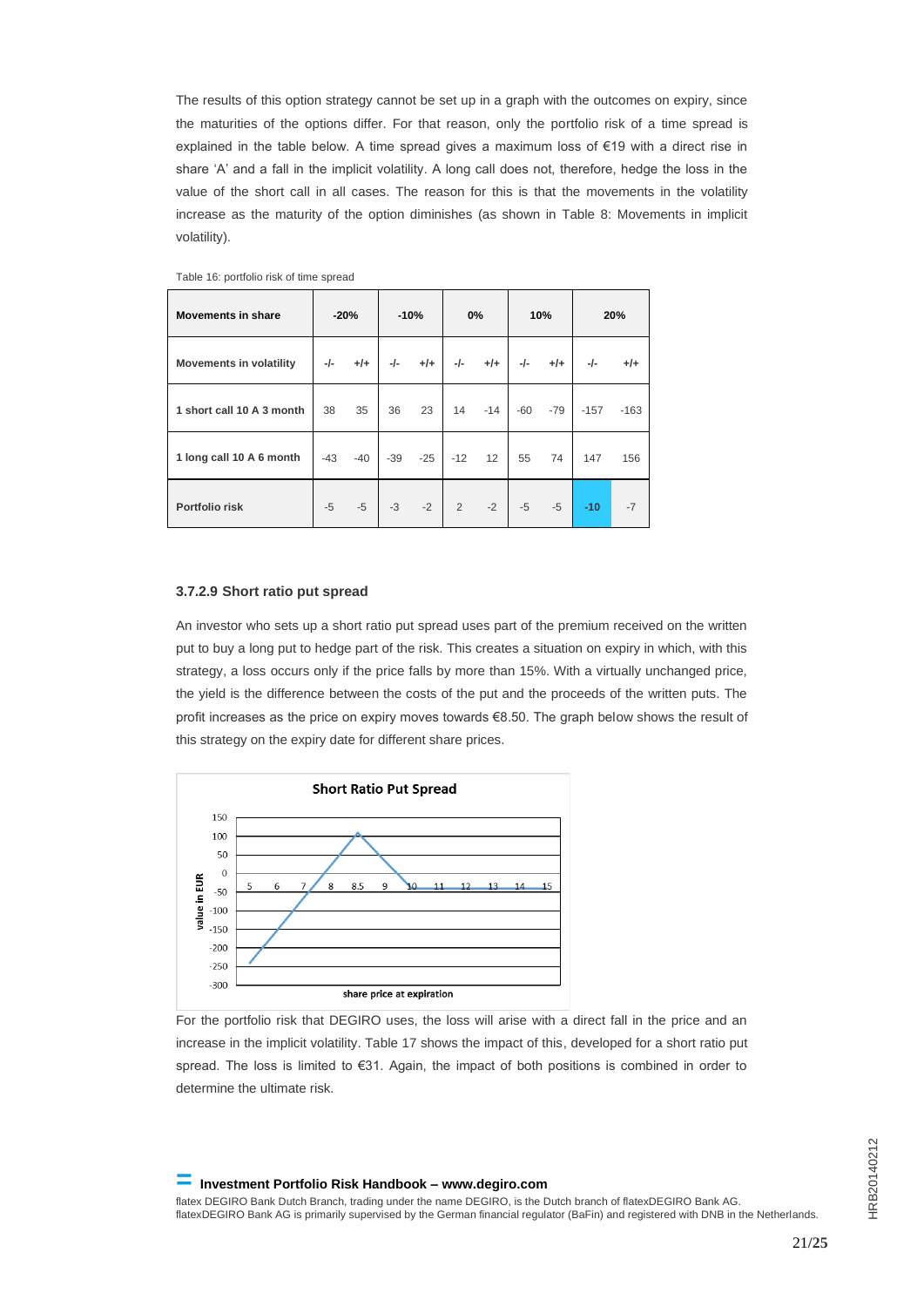Table 17: portfolio risk short ratio put spread

| <b>Movements in share</b>      | $-20%$ |        | $-10%$ |       | 0%             |                 | 10%    |       |        | 20%   |
|--------------------------------|--------|--------|--------|-------|----------------|-----------------|--------|-------|--------|-------|
| <b>Movements in volatility</b> | $-15%$ | 15%    | $-15%$ | 15%   | $-15%$         | 15%             | $-15%$ | 15%   | $-15%$ | 15%   |
| 1 long put 10 A 1 year         | 131    | 141    | 50     | 68    | $-12$          | 12 <sup>2</sup> | $-51$  | $-28$ | $-72$  | $-53$ |
| 2 short put 8.5 A 1 year       | $-136$ | $-172$ | $-36$  | $-77$ | 16             | $-17$           | 38     | 16    | 46     | 34    |
| Portfolio risk                 | $-5$   | $-31$  | 14     | $-9$  | $\overline{4}$ | $-5$            | $-13$  | $-12$ | $-26$  | $-19$ |

### **3.7.2.10 Short call butterfly**

A short call butterfly is an option strategy in which both a long and a short call spread are set up. The principle is that with a short call butterfly, both the long calls have the same strike price. A short butterfly gives the investor the possibility of limiting the risk by making a considered choice from among the available strike prices. The maximum loss with a short butterfly is the difference between the strike prices less the premium to be received. With a short call butterfly, this loss will occur if the price on expiry turns out at the strike price of the calls purchased, as is made clear in the graph below.



In the example in which a short call butterfly is set up as shown in the above graph, the maximum loss on expiry is €100 less the net proceeds to be received from the option strategy. The maximum loss will occur on expiry at a share price of €10. The portfolio risk of the short call butterfly is currently €3 with a maturity of one year. This loss arises with a combination of an unchanged share price and a 15% fall in the implicit volatility.

> **HRB20140212** HRB20140212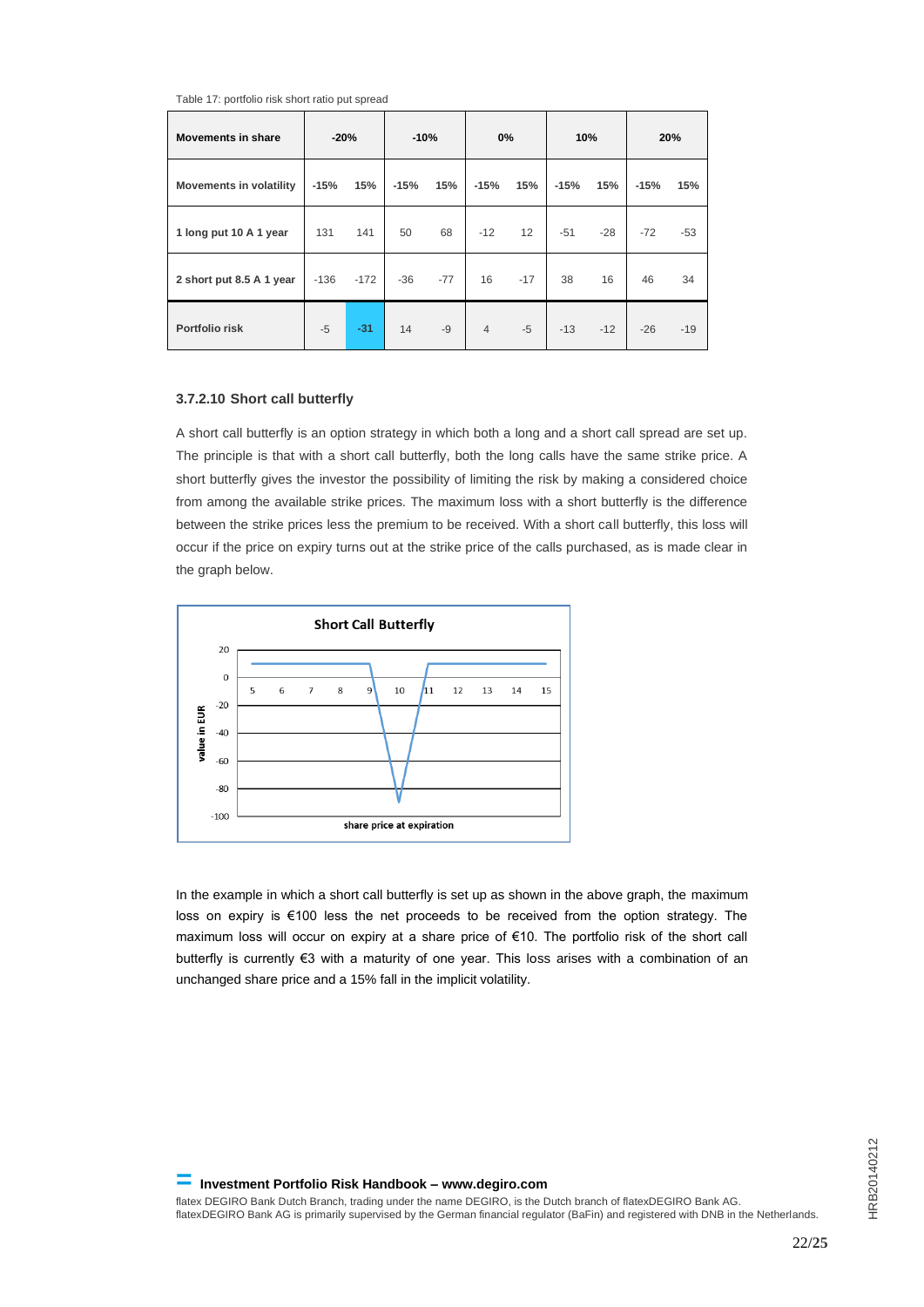| <b>Movements in share</b>      | $-20%$ |        | $-10%$         |       | 0%     |                | 10%    |       |                | 20%    |
|--------------------------------|--------|--------|----------------|-------|--------|----------------|--------|-------|----------------|--------|
| <b>Movements in volatility</b> | $-15%$ | 15%    | $-15%$         | 15%   | $-15%$ | 15%            | $-15%$ | 15%   | $-15%$         | 15%    |
| 1 short call 9 A 1 year        | 106    | 90     | 70             | 49    | 10     | $-10$          | $-69$  | $-85$ | $-159$         | $-169$ |
| 2 long call 10 A 1 year        | $-130$ | $-110$ | $-97$          | $-60$ | $-23$  | 23             | 95     | 140   | 249            | 285    |
| 1 short call 11 A 1 year       | 35     | 30     | 29             | 16    | 10     | $-11$          | $-27$  | $-53$ | $-86$          | $-111$ |
| Portfolio risk                 | 11     | 10     | $\overline{2}$ | 5     | $-3$   | $\overline{2}$ | $-1$   | 2     | $\overline{4}$ | 5      |

Table 18: portfolio risk short call butterfly

# <span id="page-22-0"></span>**4. Risk with Active and Trader account**

DEGIRO has decided to allow 'trader' account holders more access to securities credit and greater availability for going short in shares. Going short in shares means that shares are sold which the client does not possess. Both the use of securities credit and going short in shares are explained in more detail below for the different accounts.

# **4.1 Credit facilities**

For a client with a 'trader' account, the credit facility is fixed at 70% of the value of the shares and investment funds and 80% of the value of the bonds. This credit facility is in accordance with the guidelines laid down in the Financial Transactions Act (WFT).

An 'active' client also has the possibility of using the credit facility to buy securities. The collateral value is equal to that of a 'trader' account. The difference is that the possibilities for buying securities with credit are limited via the risk model. For this reason, the portfolio risk of an investment portfolio for an 'active' account will always be the same as, or higher than, the risk of a 'trader' account. The table below shows a portfolio for which the risk is fixed for both an 'active' and a 'trader' account.

| Aegon NV                  | €800      | Sector Financials |
|---------------------------|-----------|-------------------|
| <b>ING Group NV</b>       | €1,000    | Sector Financials |
| Royal Dutch Shell A       | €1,100.00 | Sector Energy     |
| <b>Value of Portfolio</b> | €2,900.00 |                   |

Table 19: margin overview

#### **= Investment Portfolio Risk Handbook – [www.degiro.com](http://www.degiro.com/)**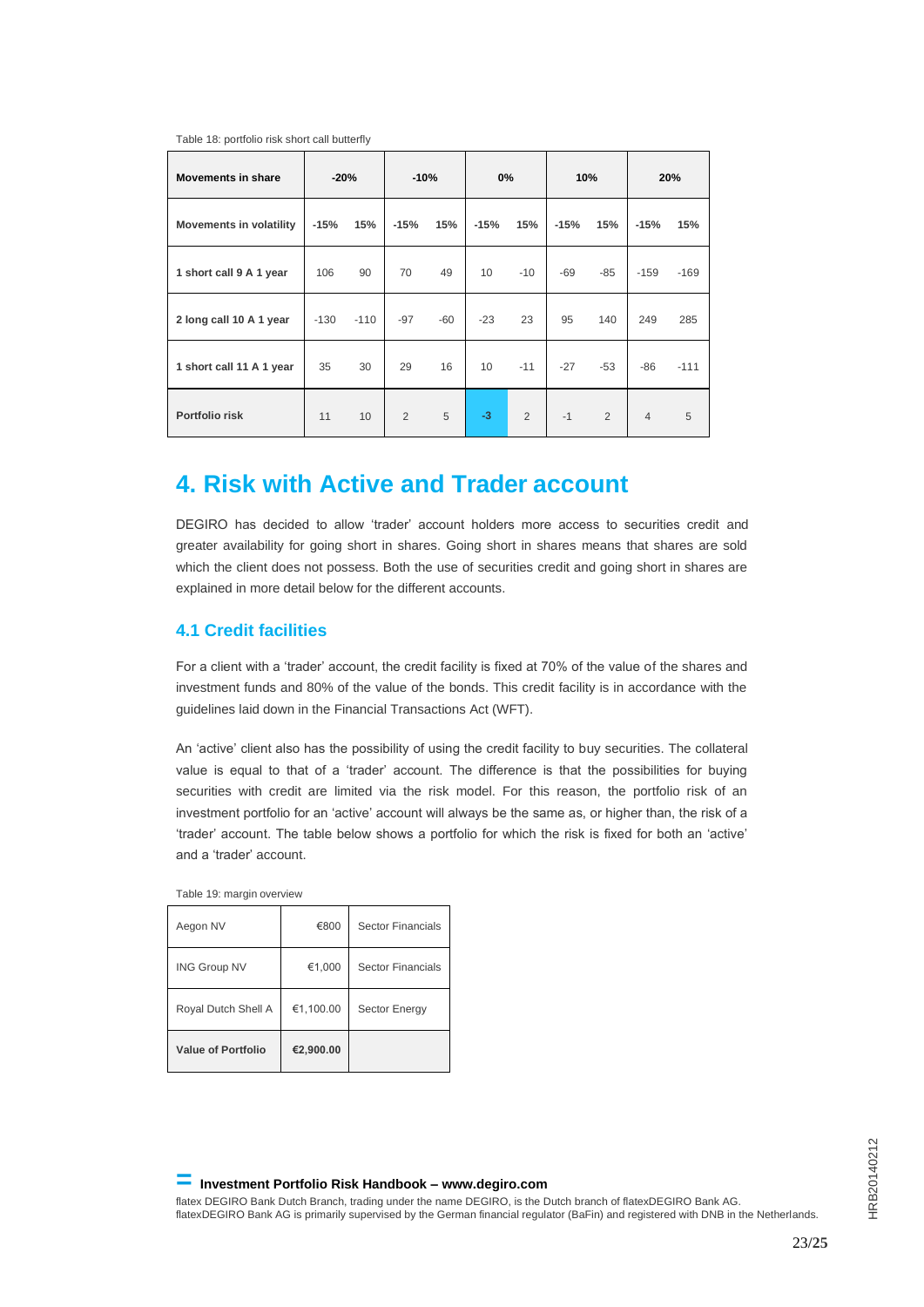| <b>Account</b>                 | Active    | Trader  |                                       |
|--------------------------------|-----------|---------|---------------------------------------|
| Event risk                     | €550.00   | €550.00 | 50% event risk of €1,100.00 (RDSA)    |
| Net investment category risk   | €580.00   | €580.00 | 20% net risk of €2,900.00             |
| Net sector risk                | €540      | €540    | 30% sector risk of €1,800             |
| Gross investment category risk | €1,943.00 | €203.00 | 67% / 7% gross risk of €2,900.00      |
| Portfolio risk                 | €1,943.00 | €580.00 | Risk based on net investment category |

The above table makes it clear that the portfolio risk is higher for an 'active' client than for a 'trader' investment portfolio. The reason for this is to restrict the use of the credit facility for 'active' clients. In order to illustrate this, an insight into the maximum permissible financing of the above portfolio at DEGIRO is required. An example is presented in the table below.

| <b>Margin review</b>     | <b>Active Account</b> | <b>Trader Account</b> |
|--------------------------|-----------------------|-----------------------|
| Value of portfolio       | €2,900.00             | €2,900.00             |
| Cash balance             | €0.00                 | €0.00                 |
| Net liquidity value      | €2.900.00             | €2.900.00             |
| Risk portfolio           | €1.943.00             | €580.00               |
| Margin (deficit/surplus) | €977.00               | €2,320.00             |

| <b>Credit facilities</b> | <b>Active Account</b> | <b>Trader Account</b> |
|--------------------------|-----------------------|-----------------------|
| Collateral value         | €2,030.00             | €2,030.00             |
| Cash balance             | €0.00                 | €0.00                 |
| Deficit/available        | €2,030.00             | €2,030.00             |

For an 'active' client, the portfolio risk limits the credit possibilities. After all, the margin must be equal to or higher than the risk. In this example, an 'active' client can take out a securities credit of €977, which is consistent with 34% of the portfolio value. The margin surplus is €977 and restricts the client from making use of credit for more than this amount. In the example of a 'trader' client, the margin is not the limiting factor. In this case, the collateral value determines the credit possibilities for this portfolio. The maximum permissible credit is €2,030, which represents 70% of the value of the investment portfolio.